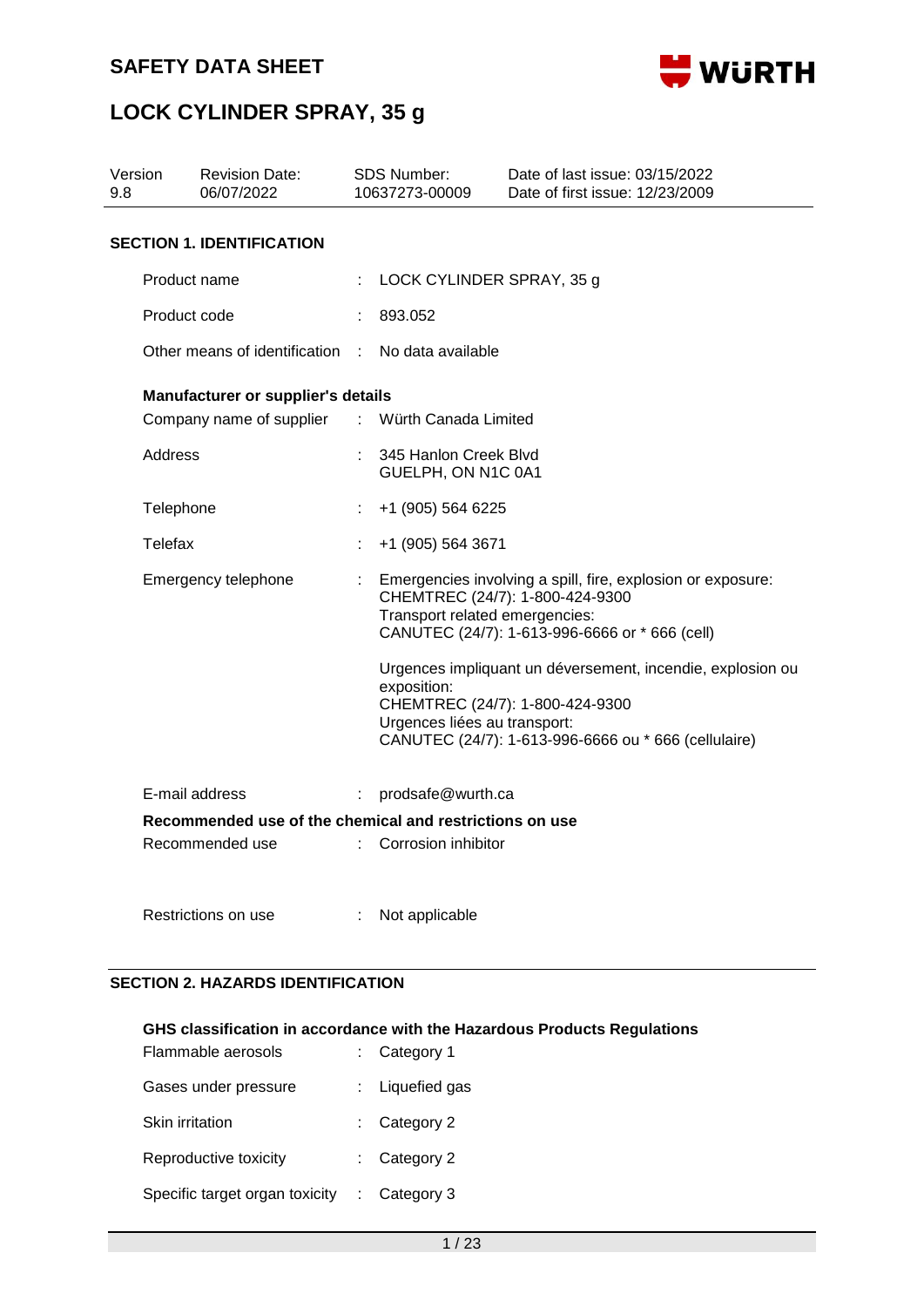



| Version<br>9.8 |             | <b>Revision Date:</b><br>06/07/2022            | <b>SDS Number:</b><br>10637273-00009                                                                                     | Date of last issue: 03/15/2022<br>Date of first issue: 12/23/2009                                                                                                                                                                                                                                                                                                                                                                                                                                                |
|----------------|-------------|------------------------------------------------|--------------------------------------------------------------------------------------------------------------------------|------------------------------------------------------------------------------------------------------------------------------------------------------------------------------------------------------------------------------------------------------------------------------------------------------------------------------------------------------------------------------------------------------------------------------------------------------------------------------------------------------------------|
|                |             | - single exposure                              |                                                                                                                          |                                                                                                                                                                                                                                                                                                                                                                                                                                                                                                                  |
|                |             | <b>GHS label elements</b><br>Hazard pictograms |                                                                                                                          |                                                                                                                                                                                                                                                                                                                                                                                                                                                                                                                  |
|                | Signal Word |                                                | Danger                                                                                                                   |                                                                                                                                                                                                                                                                                                                                                                                                                                                                                                                  |
|                |             | <b>Hazard Statements</b>                       | H315 Causes skin irritation.                                                                                             | H222 Extremely flammable aerosol.<br>H280 Contains gas under pressure; may explode if heated.<br>H336 May cause drowsiness or dizziness.<br>H361f Suspected of damaging fertility.                                                                                                                                                                                                                                                                                                                               |
|                |             | <b>Precautionary Statements</b>                | <b>Prevention:</b><br>and understood.<br>P261 Avoid breathing spray.<br>and face protection.                             | P201 Obtain special instructions before use.<br>P202 Do not handle until all safety precautions have been read<br>P210 Keep away from heat, hot surfaces, sparks, open flames<br>and other ignition sources. No smoking.<br>P211 Do not spray on an open flame or other ignition source.<br>P251 Do not pierce or burn, even after use.<br>P264 Wash skin thoroughly after handling.<br>P271 Use only outdoors or in a well-ventilated area.<br>P280 Wear protective gloves, protective clothing, eye protection |
|                |             |                                                | <b>Response:</b><br>unwell.<br>reuse.                                                                                    | P302 + P352 IF ON SKIN: Wash with plenty of water.<br>P304 + P340 + P312 IF INHALED: Remove person to fresh air<br>and keep comfortable for breathing. Call a doctor if you feel<br>P308 + P313 IF exposed or concerned: Get medical attention.<br>P332 + P313 If skin irritation occurs: Get medical attention.<br>P362 + P364 Take off contaminated clothing and wash it before                                                                                                                                |
|                |             |                                                | Storage:<br>P405 Store locked up.<br>tures exceeding 50 $^{\circ}$ C (122 $^{\circ}$ F).<br>Disposal:<br>disposal plant. | P410 + P412 Protect from sunlight. Do not expose to tempera-<br>P501 Dispose of contents and container to an approved waste                                                                                                                                                                                                                                                                                                                                                                                      |

### **Other hazards**

None known.

### **SECTION 3. COMPOSITION/INFORMATION ON INGREDIENTS**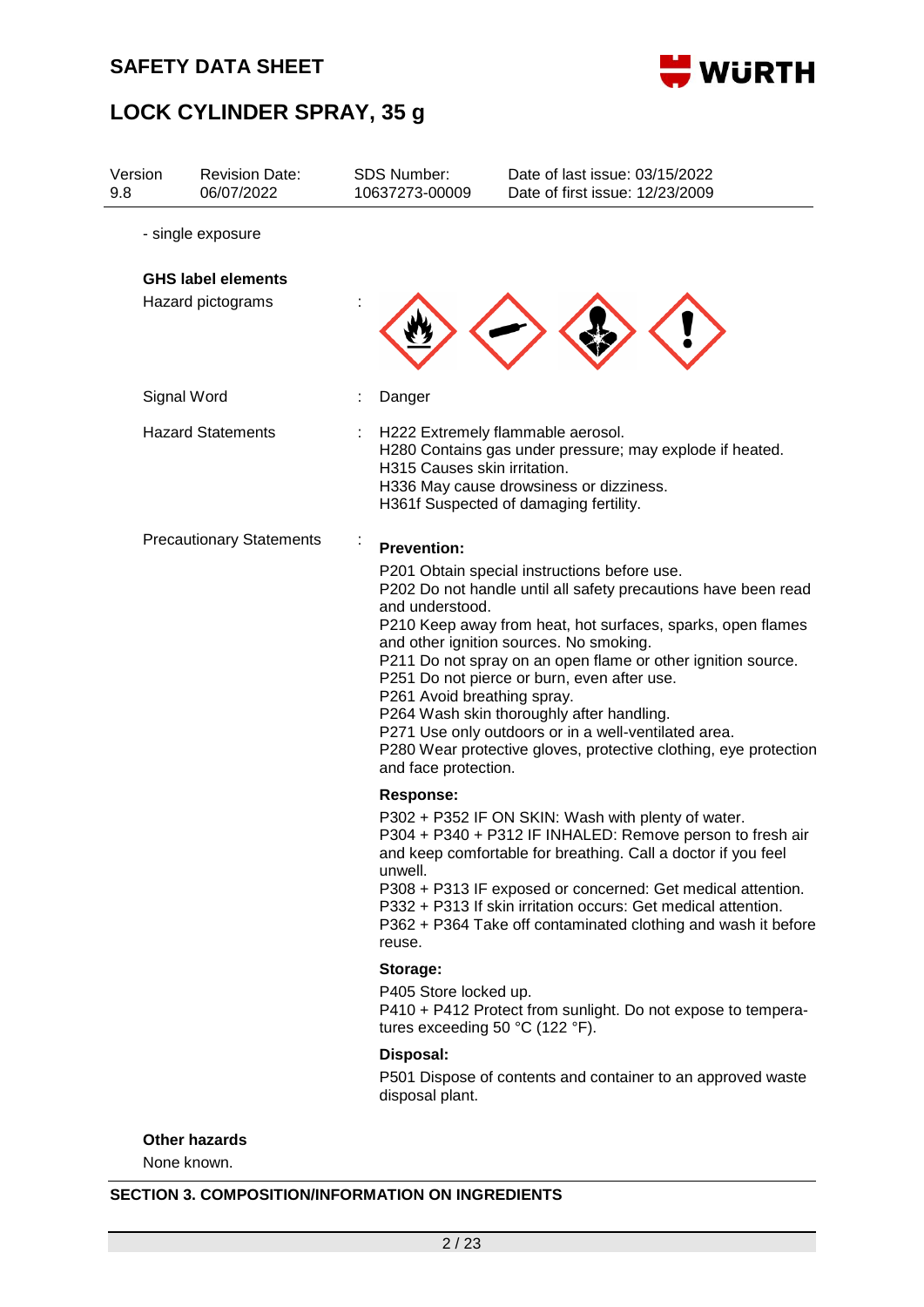

## **LOCK CYLINDER SPRAY, 35 g**

| Version<br>9.8 | <b>Revision Date:</b><br>06/07/2022                                     | SDS Number:<br>10637273-00009                                                       |            | Date of last issue: 03/15/2022<br>Date of first issue: 12/23/2009 |
|----------------|-------------------------------------------------------------------------|-------------------------------------------------------------------------------------|------------|-------------------------------------------------------------------|
|                | Substance / Mixture                                                     | Mixture                                                                             |            |                                                                   |
|                | <b>Components</b>                                                       |                                                                                     |            |                                                                   |
|                | Chemical name                                                           | Common<br>Name/Synonym                                                              | CAS-No.    | Concentration (% w/w)                                             |
| paraffinic     | Distillates (petroleum),<br>hydrotreated heavy                          | Mineral oil, pe-<br>troleum distil-<br>lates, hy-<br>drotreated<br>heavy paraffinic | 64742-54-7 | $>=$ 30 - < 60 $*$                                                |
| Isobutane      |                                                                         | Propane, 2-<br>methyl-                                                              | 75-28-5    | $>= 10 - < 30$ *                                                  |
|                | Hydrocarbons, C6-C7,<br>n-alkanes, isoalkanes,<br>cyclics, <5% n-hexane | Naphtha (petro-<br>leum), hy-<br>drotreated light                                   | 64742-49-0 | $>= 10 - < 30$ *                                                  |
| Propane        |                                                                         | Dimethylme-<br>lthane                                                               | 74-98-6    | $>= 1 - 5$ *                                                      |
| <b>Butane</b>  |                                                                         | No data availa-<br>ble                                                              | 106-97-8   | $>= 1 - 5$ *                                                      |
| n-Hexane       |                                                                         | Hexyl hydride                                                                       | 110-54-3   | $>= 0.1 - 1$ *                                                    |

\* Actual concentration or concentration range is withheld as a trade secret

### **SECTION 4. FIRST AID MEASURES**

| General advice                                                    | In the case of accident or if you feel unwell, seek medical ad-<br>vice immediately.                                                                                                                                                           |
|-------------------------------------------------------------------|------------------------------------------------------------------------------------------------------------------------------------------------------------------------------------------------------------------------------------------------|
|                                                                   | When symptoms persist or in all cases of doubt seek medical<br>advice.                                                                                                                                                                         |
| If inhaled                                                        | If inhaled, remove to fresh air.<br>Get medical attention.                                                                                                                                                                                     |
| In case of skin contact                                           | In case of contact, immediately flush skin with plenty of water<br>for at least 15 minutes while removing contaminated clothing<br>and shoes.<br>Get medical attention.<br>Wash clothing before reuse.<br>Thoroughly clean shoes before reuse. |
| In case of eye contact                                            | : Flush eyes with water as a precaution.<br>Get medical attention if irritation develops and persists.                                                                                                                                         |
| If swallowed                                                      | If swallowed, DO NOT induce vomiting.<br>Get medical attention.<br>Rinse mouth thoroughly with water.                                                                                                                                          |
| Most important symptoms<br>and effects, both acute and<br>delayed | Causes skin irritation.<br>May cause drowsiness or dizziness.<br>Suspected of damaging fertility.                                                                                                                                              |
| Protection of first-aiders                                        | First Aid responders should pay attention to self-protection,<br>and use the recommended personal protective equipment<br>when the potential for exposure exists (see section 8).                                                              |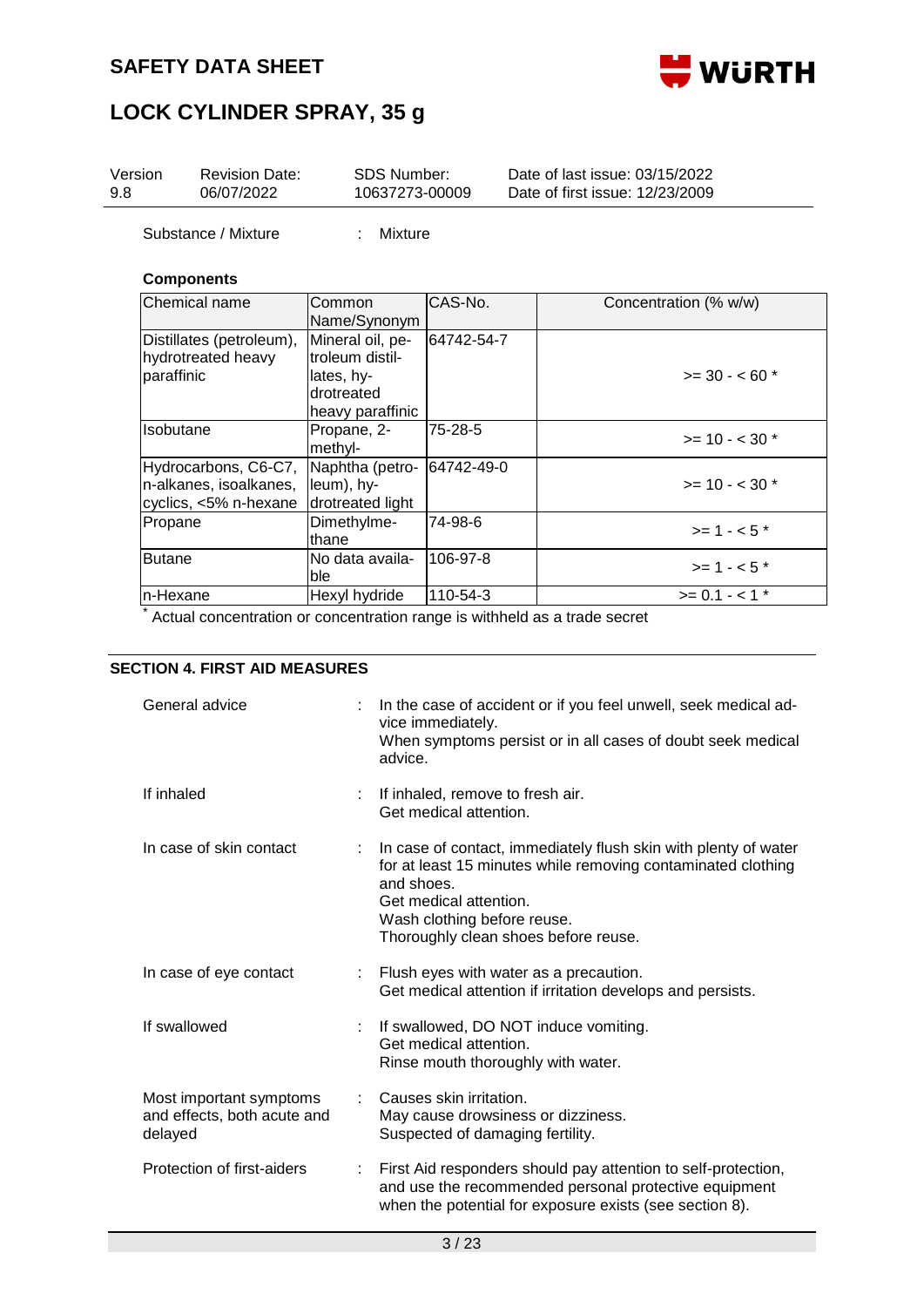

## **LOCK CYLINDER SPRAY, 35 g**

| Version<br>9.8 |                                          | <b>Revision Date:</b><br>06/07/2022                 |  | <b>SDS Number:</b><br>10637273-00009                                                                                                                                                                                                                                 | Date of last issue: 03/15/2022<br>Date of first issue: 12/23/2009                                                                                                                                                              |  |  |  |  |
|----------------|------------------------------------------|-----------------------------------------------------|--|----------------------------------------------------------------------------------------------------------------------------------------------------------------------------------------------------------------------------------------------------------------------|--------------------------------------------------------------------------------------------------------------------------------------------------------------------------------------------------------------------------------|--|--|--|--|
|                |                                          | Notes to physician                                  |  |                                                                                                                                                                                                                                                                      | Treat symptomatically and supportively.                                                                                                                                                                                        |  |  |  |  |
|                | <b>SECTION 5. FIRE-FIGHTING MEASURES</b> |                                                     |  |                                                                                                                                                                                                                                                                      |                                                                                                                                                                                                                                |  |  |  |  |
|                |                                          | Suitable extinguishing media                        |  | Water spray<br>Alcohol-resistant foam<br>Carbon dioxide (CO2)<br>Dry chemical                                                                                                                                                                                        |                                                                                                                                                                                                                                |  |  |  |  |
|                | Unsuitable extinguishing<br>media        |                                                     |  | High volume water jet                                                                                                                                                                                                                                                |                                                                                                                                                                                                                                |  |  |  |  |
|                | Specific hazards during fire<br>fighting |                                                     |  | Flash back possible over considerable distance.<br>Vapors may form explosive mixtures with air.<br>Exposure to combustion products may be a hazard to health.<br>If the temperature rises there is danger of the vessels bursting<br>due to the high vapor pressure. |                                                                                                                                                                                                                                |  |  |  |  |
|                | Hazardous combustion prod-<br>ucts       |                                                     |  | Carbon oxides                                                                                                                                                                                                                                                        |                                                                                                                                                                                                                                |  |  |  |  |
|                | ods                                      | Specific extinguishing meth-                        |  | SO.<br>Evacuate area.                                                                                                                                                                                                                                                | Use extinguishing measures that are appropriate to local cir-<br>cumstances and the surrounding environment.<br>Use water spray to cool unopened containers.<br>Remove undamaged containers from fire area if it is safe to do |  |  |  |  |
|                |                                          | Special protective equipment :<br>for fire-fighters |  |                                                                                                                                                                                                                                                                      | In the event of fire, wear self-contained breathing apparatus.<br>Use personal protective equipment.                                                                                                                           |  |  |  |  |

### **SECTION 6. ACCIDENTAL RELEASE MEASURES**

| Personal precautions, protec- :<br>tive equipment and emer-<br>gency procedures |    | Remove all sources of ignition.<br>Use personal protective equipment.<br>Follow safe handling advice (see section 7) and personal pro-<br>tective equipment recommendations (see section 8).                                                                                                                            |
|---------------------------------------------------------------------------------|----|-------------------------------------------------------------------------------------------------------------------------------------------------------------------------------------------------------------------------------------------------------------------------------------------------------------------------|
| Environmental precautions                                                       |    | : Avoid release to the environment.<br>Prevent further leakage or spillage if safe to do so.<br>Prevent spreading over a wide area (e.g., by containment or<br>oil barriers).<br>Retain and dispose of contaminated wash water.<br>Local authorities should be advised if significant spillages<br>cannot be contained. |
| Methods and materials for<br>containment and cleaning up                        | t. | Non-sparking tools should be used.<br>Soak up with inert absorbent material.<br>Suppress (knock down) gases/vapors/mists with a water spray<br>jet.<br>For large spills, provide diking or other appropriate contain-<br>ment to keep material from spreading. If diked material can be                                 |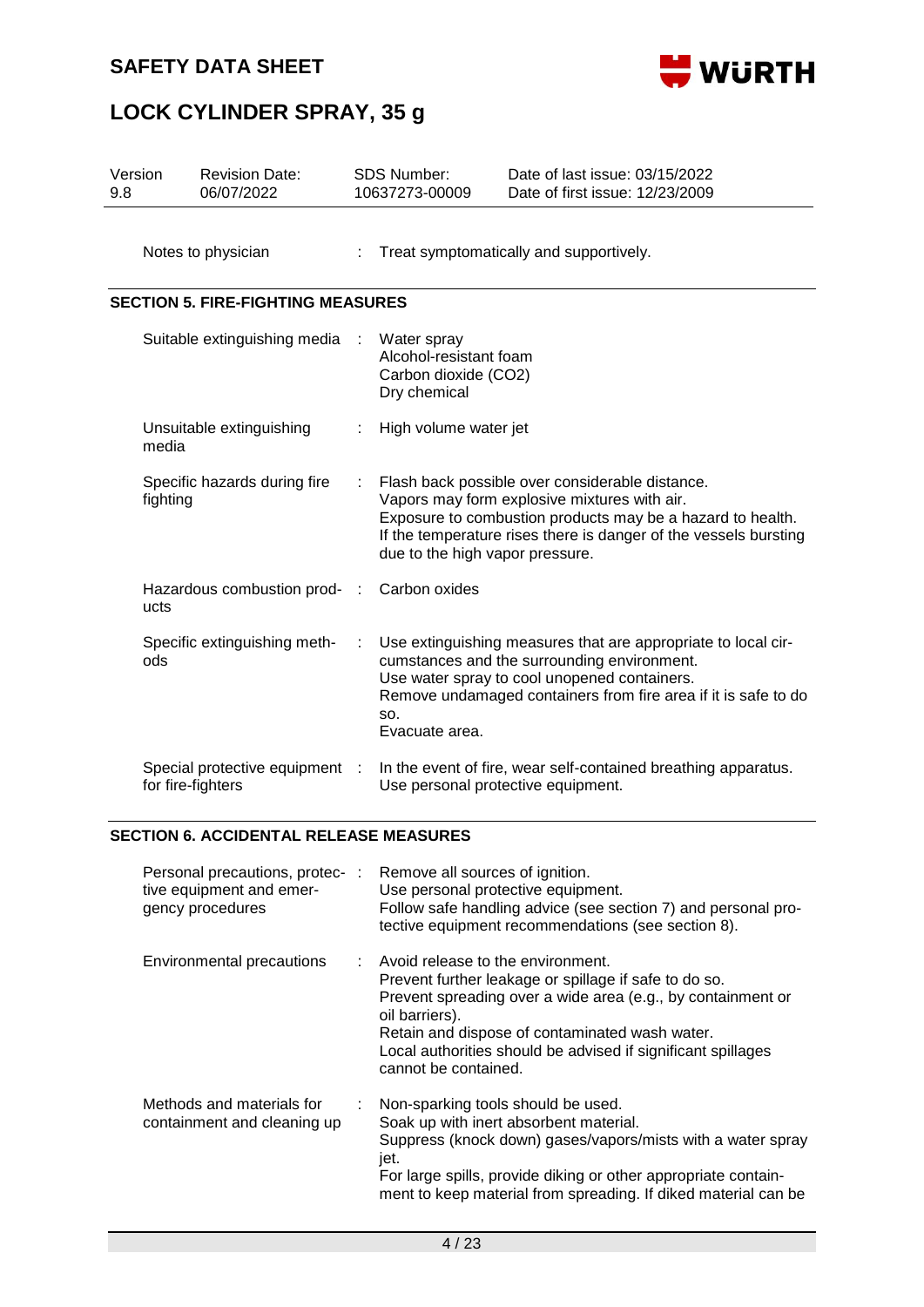



| Version<br>9.8 | <b>Revision Date:</b><br>06/07/2022    |   | <b>SDS Number:</b><br>10637273-00009                                                                                                                                        | Date of last issue: 03/15/2022<br>Date of first issue: 12/23/2009                                                                                                                                                                                                                                                                                                                                                                          |
|----------------|----------------------------------------|---|-----------------------------------------------------------------------------------------------------------------------------------------------------------------------------|--------------------------------------------------------------------------------------------------------------------------------------------------------------------------------------------------------------------------------------------------------------------------------------------------------------------------------------------------------------------------------------------------------------------------------------------|
|                |                                        |   | bent.<br>which regulations are applicable.                                                                                                                                  | pumped, store recovered material in appropriate container.<br>Clean up remaining materials from spill with suitable absor-<br>Local or national regulations may apply to releases and dispo-<br>sal of this material, as well as those materials and items em-<br>ployed in the cleanup of releases. You will need to determine<br>Sections 13 and 15 of this SDS provide information regarding<br>certain local or national requirements. |
|                | <b>SECTION 7. HANDLING AND STORAGE</b> |   |                                                                                                                                                                             |                                                                                                                                                                                                                                                                                                                                                                                                                                            |
|                | <b>Technical measures</b>              |   |                                                                                                                                                                             | See Engineering measures under EXPOSURE<br>CONTROLS/PERSONAL PROTECTION section.                                                                                                                                                                                                                                                                                                                                                           |
|                | Local/Total ventilation                |   | ventilation.<br>tion.                                                                                                                                                       | If sufficient ventilation is unavailable, use with local exhaust<br>If advised by assessment of the local exposure potential, use<br>only in an area equipped with explosion-proof exhaust ventila-                                                                                                                                                                                                                                        |
|                | Advice on safe handling                |   | Do not get on skin or clothing.<br>Avoid breathing spray.<br>Do not swallow.<br>Avoid contact with eyes.<br>sessment<br>other ignition sources. No smoking.<br>environment. | Wash skin thoroughly after handling.<br>Handle in accordance with good industrial hygiene and safety<br>practice, based on the results of the workplace exposure as-<br>Keep away from heat, hot surfaces, sparks, open flames and<br>Take precautionary measures against static discharges.<br>Take care to prevent spills, waste and minimize release to the<br>Do not spray on an open flame or other ignition source.                  |
|                | Conditions for safe storage            |   | Store locked up.<br>Keep cool. Protect from sunlight.                                                                                                                       | Keep in a cool, well-ventilated place.<br>Store in accordance with the particular national regulations.<br>Do not pierce or burn, even after use.                                                                                                                                                                                                                                                                                          |
|                | Materials to avoid                     | ÷ | Organic peroxides<br>Oxidizing agents<br>Flammable solids<br>Pyrophoric liquids<br>Pyrophoric solids<br>flammable gases<br><b>Explosives</b><br>Gases                       | Do not store with the following product types:<br>Self-reactive substances and mixtures<br>Self-heating substances and mixtures<br>Substances and mixtures which in contact with water emit                                                                                                                                                                                                                                                |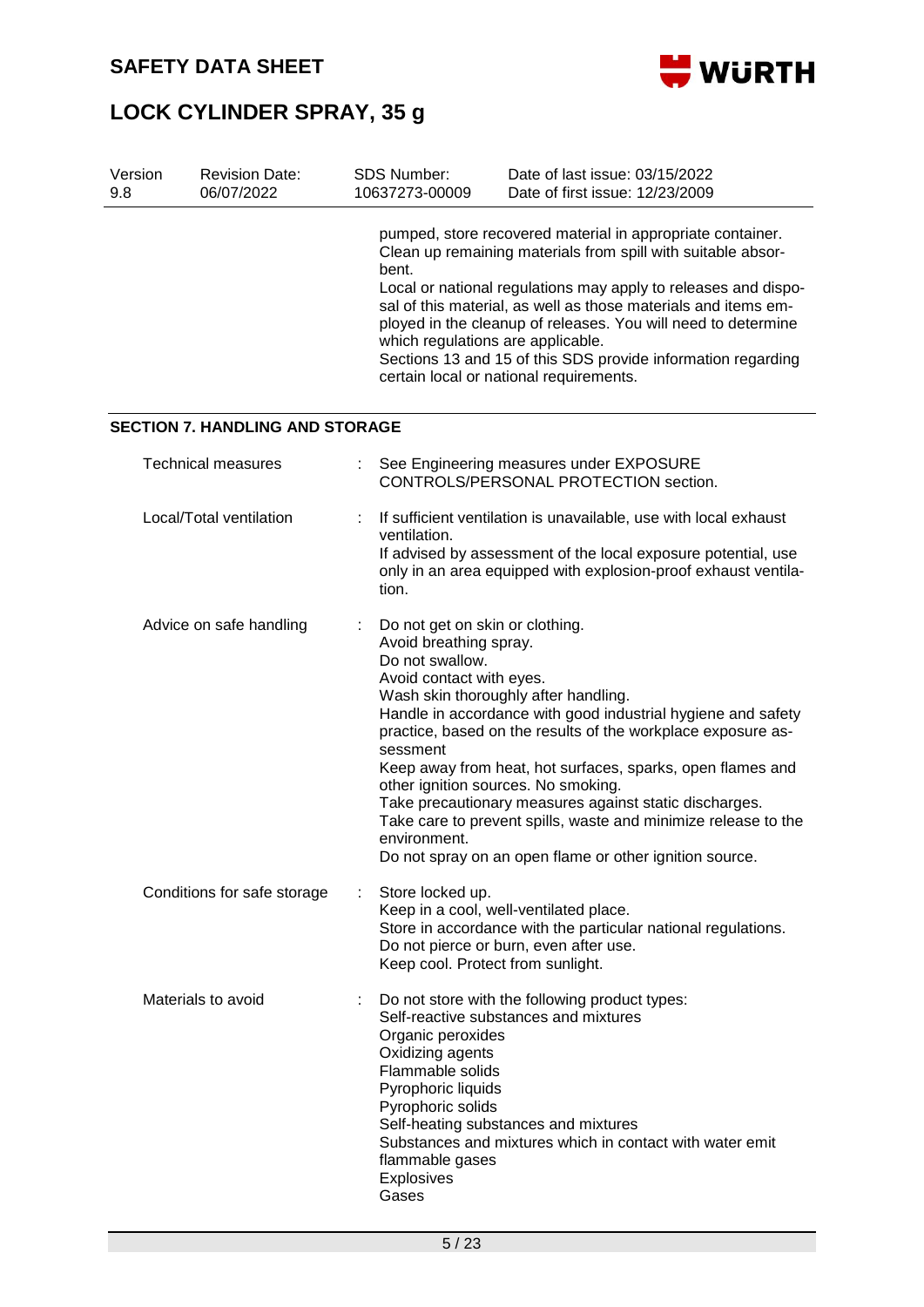



| Version<br>SDS Number:<br><b>Revision Date:</b><br>Date of first issue: 12/23/2009<br>06/07/2022<br>9.8<br>10637273-00009 | Date of last issue: 03/15/2022 |
|---------------------------------------------------------------------------------------------------------------------------|--------------------------------|
|---------------------------------------------------------------------------------------------------------------------------|--------------------------------|

Recommended storage tem- : 10 - 30 °C perature

### **SECTION 8. EXPOSURE CONTROLS/PERSONAL PROTECTION**

### **Ingredients with workplace control parameters**

| Components                                                  | CAS-No.    | Value type<br>(Form of<br>exposure) | Control parame-<br>ters / Permissible<br>concentration | <b>Basis</b>     |
|-------------------------------------------------------------|------------|-------------------------------------|--------------------------------------------------------|------------------|
| Distillates (petroleum), hy-<br>drotreated heavy paraffinic | 64742-54-7 | TWA (Mist)                          | $5 \text{ mg/m}^3$                                     | <b>CA AB OEL</b> |
|                                                             |            | STEL (Mist)                         | $10 \text{ mg/m}^3$                                    | CA AB OEL        |
|                                                             |            | <b>TWAEV</b>                        | 5 mg/m <sup>3</sup>                                    | CA QC OEL        |
|                                                             |            | (Mist)                              |                                                        |                  |
|                                                             |            | STEV (Mist)                         | $10 \text{ mg/m}^3$                                    | CA QC OEL        |
|                                                             |            | TWA (Mist)                          | 1 mg/m <sup>3</sup>                                    | <b>CA BC OEL</b> |
| Isobutane                                                   | 75-28-5    | <b>TWA</b>                          | 1,000 ppm                                              | CA AB OEL        |
|                                                             |            | <b>TWA</b>                          | 1,000 ppm                                              | CA BC OEL        |
|                                                             |            | <b>STEL</b>                         | 1,000 ppm                                              | <b>ACGIH</b>     |
| Hydrocarbons, C6-C7, n-                                     | 64742-49-0 | <b>STEL</b>                         | 1,000 ppm                                              | CA AB OEL        |
| alkanes, isoalkanes, cyclics,<br><5% n-hexane               |            |                                     | 3,500 mg/m <sup>3</sup>                                |                  |
|                                                             |            | <b>TWA</b>                          | 500 ppm                                                | CA AB OEL        |
|                                                             |            |                                     | 1,760 mg/m <sup>3</sup>                                |                  |
|                                                             |            | <b>STEV</b>                         | $1,000$ ppm                                            | CA QC OEL        |
|                                                             |            |                                     | 3,500 mg/m <sup>3</sup>                                |                  |
|                                                             |            | <b>TWAEV</b>                        | 500 ppm                                                | CA QC OEL        |
|                                                             |            |                                     | 1,760 mg/m <sup>3</sup>                                |                  |
|                                                             |            | <b>TWA</b>                          | 200 ppm                                                | CA BC OEL        |
|                                                             |            | <b>TWA</b>                          | 500 ppm                                                | <b>ACGIH</b>     |
|                                                             |            | <b>STEL</b>                         | 1,000 ppm                                              | <b>ACGIH</b>     |
| Propane                                                     | 74-98-6    | <b>TWA</b>                          | 1,000 ppm                                              | CA AB OEL        |
|                                                             |            | <b>TWAEV</b>                        | 1,000 ppm<br>1,800 mg/m <sup>3</sup>                   | CA QC OEL        |
| <b>Butane</b>                                               | 106-97-8   | <b>TWA</b>                          | 1,000 ppm                                              | CA AB OEL        |
|                                                             |            | <b>TWAEV</b>                        | $\overline{800}$ ppm<br>1,900 mg/m <sup>3</sup>        | CA QC OEL        |
|                                                             |            | <b>TWA</b>                          | 1,000 ppm                                              | <b>CA BC OEL</b> |
|                                                             |            | <b>STEL</b>                         | 1,000 ppm                                              | <b>ACGIH</b>     |
| n-Hexane                                                    | 110-54-3   | <b>TWA</b>                          | 50 ppm                                                 | CA AB OEL        |
|                                                             |            |                                     | 176 mg/m <sup>3</sup>                                  |                  |
|                                                             |            | <b>TWA</b>                          | 20 ppm                                                 | CA BC OEL        |
|                                                             |            | <b>TWAEV</b>                        | 50 ppm<br>176 mg/m <sup>3</sup>                        | CA QC OEL        |
|                                                             |            | <b>TWA</b>                          | 50 ppm                                                 | <b>ACGIH</b>     |

### **Biological occupational exposure limits**

| Components | CAS-No. | Control    | Biological | I Sam- | Permissible | <b>Basis</b> |
|------------|---------|------------|------------|--------|-------------|--------------|
|            |         | parameters | specimen   | plina  | concentra-  |              |
|            |         |            |            | time   | tion        |              |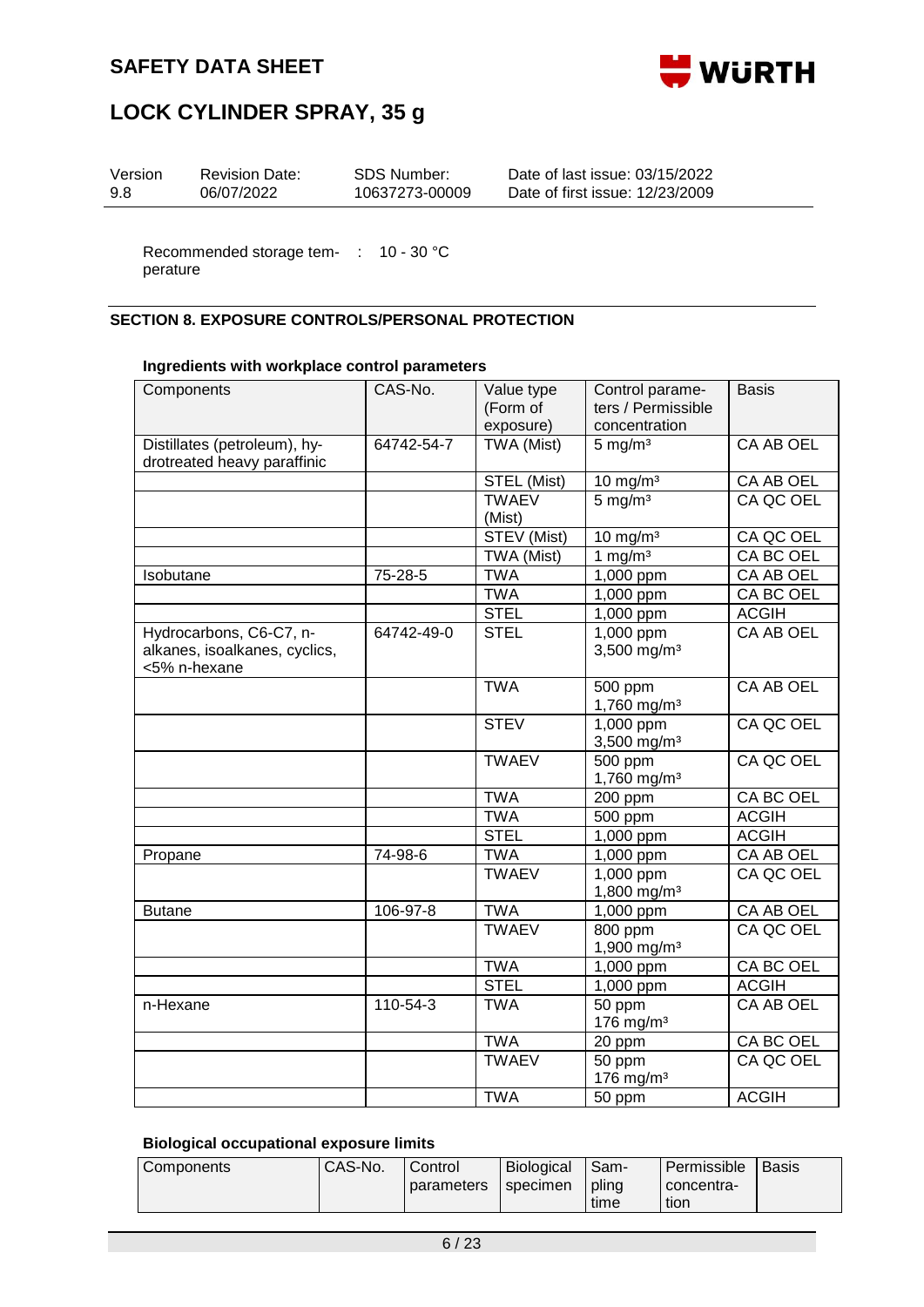

| Version<br>9.8 |                             | <b>Revision Date:</b><br>06/07/2022                      |          |                                                                                                                                                                                                                                                                             | <b>SDS Number:</b><br>10637273-00009                                                                                                                                                                                                                                                                                                                                                                                                                  | Date of last issue: 03/15/2022<br>Date of first issue: 12/23/2009 |                 |            |                            |  |  |  |  |
|----------------|-----------------------------|----------------------------------------------------------|----------|-----------------------------------------------------------------------------------------------------------------------------------------------------------------------------------------------------------------------------------------------------------------------------|-------------------------------------------------------------------------------------------------------------------------------------------------------------------------------------------------------------------------------------------------------------------------------------------------------------------------------------------------------------------------------------------------------------------------------------------------------|-------------------------------------------------------------------|-----------------|------------|----------------------------|--|--|--|--|
|                | n-Hexane                    |                                                          | 110-54-3 |                                                                                                                                                                                                                                                                             | $2,5-$<br>Hexanedio-<br>ne                                                                                                                                                                                                                                                                                                                                                                                                                            | Urine                                                             | End of<br>shift | $0.5$ mg/l | <b>ACGIH</b><br><b>BEI</b> |  |  |  |  |
|                | <b>Engineering measures</b> |                                                          |          | Minimize workplace exposure concentrations.<br>If sufficient ventilation is unavailable, use with local exhaust<br>ventilation.<br>If advised by assessment of the local exposure potential, use<br>only in an area equipped with explosion-proof exhaust venti-<br>lation. |                                                                                                                                                                                                                                                                                                                                                                                                                                                       |                                                                   |                 |            |                            |  |  |  |  |
|                |                             | Personal protective equipment                            |          |                                                                                                                                                                                                                                                                             |                                                                                                                                                                                                                                                                                                                                                                                                                                                       |                                                                   |                 |            |                            |  |  |  |  |
|                | Respiratory protection      | ÷                                                        |          | If adequate local exhaust ventilation is not available or expo-<br>sure assessment demonstrates exposures outside the re-<br>commended guidelines, use respiratory protection.                                                                                              |                                                                                                                                                                                                                                                                                                                                                                                                                                                       |                                                                   |                 |            |                            |  |  |  |  |
|                |                             | Filter type                                              |          |                                                                                                                                                                                                                                                                             | Self-contained breathing apparatus                                                                                                                                                                                                                                                                                                                                                                                                                    |                                                                   |                 |            |                            |  |  |  |  |
|                | Material                    | Hand protection<br>Break through time<br>Glove thickness |          |                                                                                                                                                                                                                                                                             | Nitrile rubber<br>$<$ 480 min<br>$0.45$ mm                                                                                                                                                                                                                                                                                                                                                                                                            |                                                                   |                 |            |                            |  |  |  |  |
|                | Remarks                     |                                                          |          |                                                                                                                                                                                                                                                                             | Choose gloves to protect hands against chemicals depending<br>on the concentration specific to place of work. For special<br>applications, we recommend clarifying the resistance to che-<br>micals of the aforementioned protective gloves with the glove<br>manufacturer. Wash hands before breaks and at the end of<br>workday.                                                                                                                    |                                                                   |                 |            |                            |  |  |  |  |
|                | Eye protection              |                                                          |          |                                                                                                                                                                                                                                                                             | Wear the following personal protective equipment:<br>Safety glasses                                                                                                                                                                                                                                                                                                                                                                                   |                                                                   |                 |            |                            |  |  |  |  |
|                |                             | Skin and body protection                                 |          |                                                                                                                                                                                                                                                                             | Select appropriate protective clothing based on chemical<br>resistance data and an assessment of the local exposure<br>potential.<br>Wear the following personal protective equipment:<br>If assessment demonstrates that there is a risk of explosive<br>atmospheres or flash fires, use flame retardant antistatic<br>protective clothing.<br>Skin contact must be avoided by using impervious protective<br>clothing (gloves, aprons, boots, etc). |                                                                   |                 |            |                            |  |  |  |  |
|                |                             | Hygiene measures                                         |          |                                                                                                                                                                                                                                                                             | If exposure to chemical is likely during typical use, provide<br>eye flushing systems and safety showers close to the wor-<br>king place.<br>When using do not eat, drink or smoke.<br>Wash contaminated clothing before re-use.                                                                                                                                                                                                                      |                                                                   |                 |            |                            |  |  |  |  |

### **SECTION 9. PHYSICAL AND CHEMICAL PROPERTIES**

Appearance : aerosol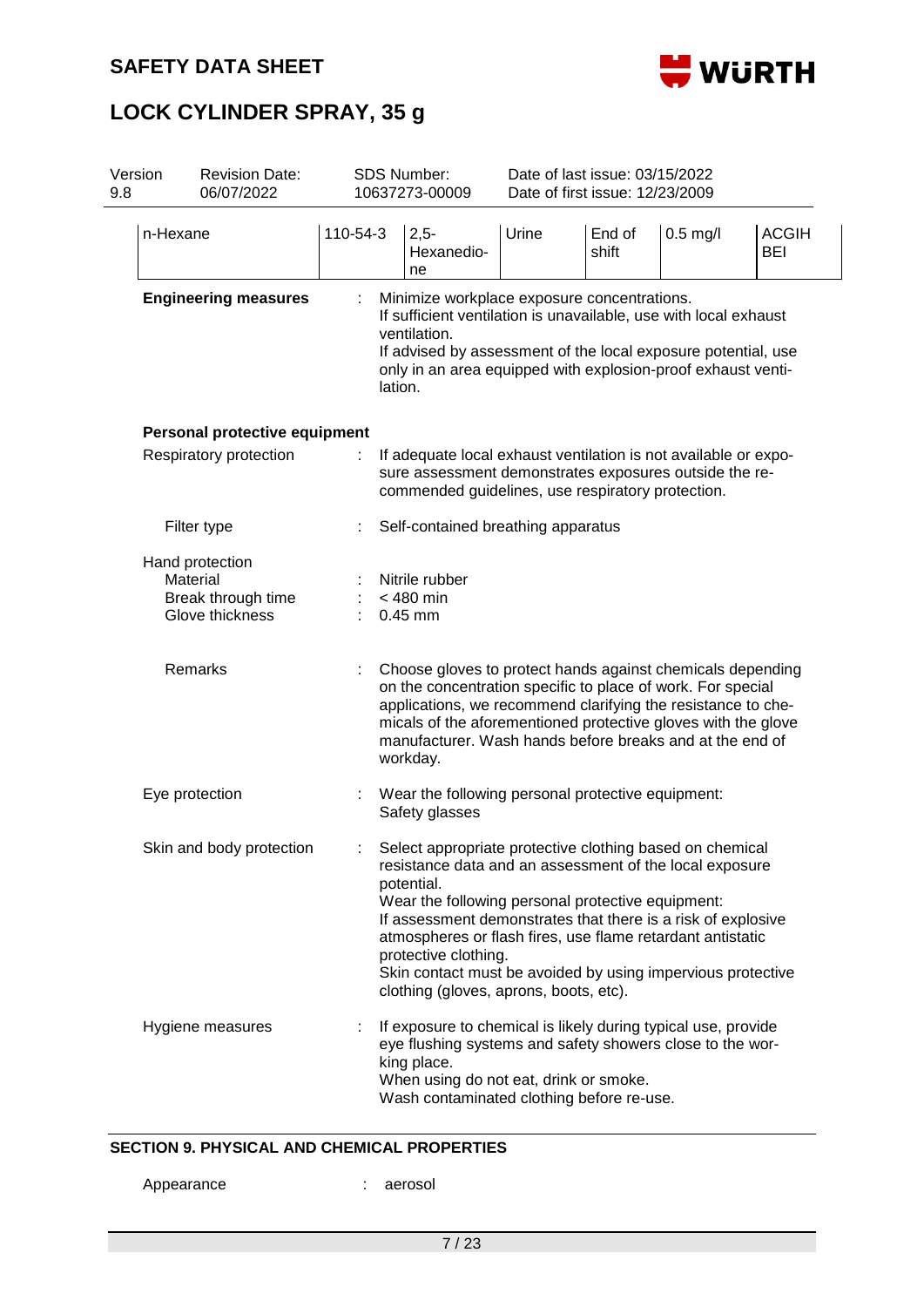

| Version<br>9.8 |                 | <b>Revision Date:</b><br>06/07/2022                   |           | SDS Number:<br>10637273-00009     | Date of last issue: 03/15/2022<br>Date of first issue: 12/23/2009 |
|----------------|-----------------|-------------------------------------------------------|-----------|-----------------------------------|-------------------------------------------------------------------|
|                | Propellant      |                                                       | ÷         | Isobutane, Propane, Butane        |                                                                   |
|                |                 |                                                       |           |                                   |                                                                   |
|                | Color           |                                                       |           | red brown                         |                                                                   |
|                | Odor            |                                                       |           | bitter almond                     |                                                                   |
|                |                 | Odor Threshold                                        |           | No data available                 |                                                                   |
|                | pH              |                                                       |           |                                   | substance/mixture is non-soluble (in water)                       |
|                |                 | Melting point/freezing point                          | ÷         | No data available                 |                                                                   |
|                | range           | Initial boiling point and boiling                     | $\sim 10$ | Not applicable                    |                                                                   |
|                | Flash point     |                                                       |           | $-12$ °C                          |                                                                   |
|                |                 |                                                       |           |                                   | Flash point is only valid for liquid portion in the aerosol can.  |
|                |                 | Evaporation rate                                      |           | Not applicable                    |                                                                   |
|                |                 | Flammability (solid, gas)                             | ÷.        | Extremely flammable aerosol.      |                                                                   |
|                |                 | Upper explosion limit / Upper :<br>flammability limit |           | 11 %(V)                           |                                                                   |
|                |                 | Lower explosion limit / Lower :<br>flammability limit |           | 1 %(V)                            |                                                                   |
|                |                 | Vapor pressure                                        |           | Not applicable                    |                                                                   |
|                |                 | Relative vapor density                                |           | Not applicable                    |                                                                   |
|                | Density         |                                                       |           | 0.83 g/cm <sup>3</sup> (20 $°C$ ) |                                                                   |
|                | Solubility(ies) | Water solubility                                      |           | insoluble                         |                                                                   |
|                | octanol/water   | Partition coefficient: n-                             |           | Not applicable                    |                                                                   |
|                |                 | Autoignition temperature                              |           | No data available                 |                                                                   |
|                |                 | Decomposition temperature                             | ÷         | No data available                 |                                                                   |
|                | Viscosity       | Viscosity, kinematic                                  |           | Not applicable                    |                                                                   |
|                |                 | <b>Explosive properties</b>                           |           | Not explosive                     |                                                                   |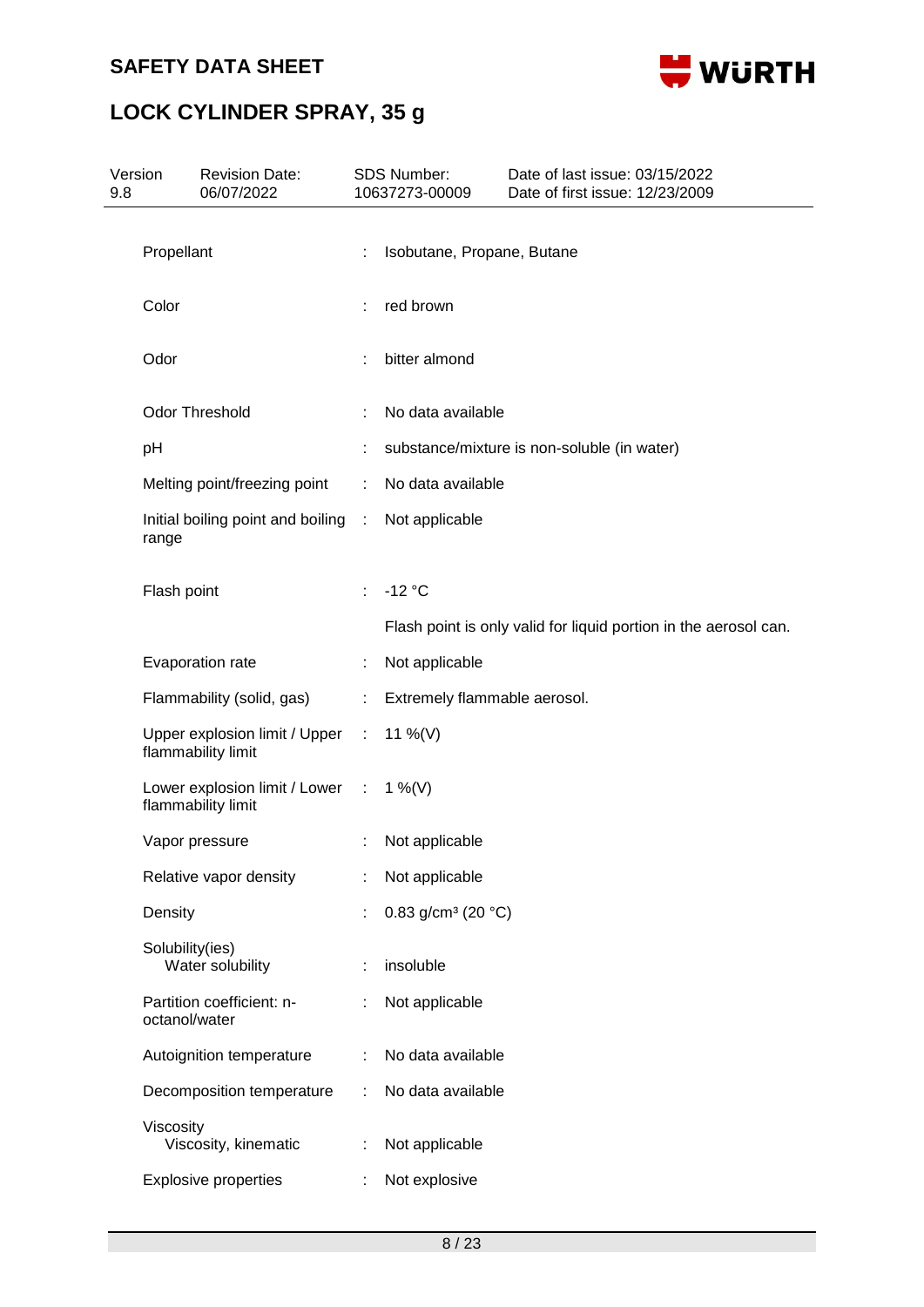

## **LOCK CYLINDER SPRAY, 35 g**

| Version<br>9.8                        |                                         | <b>Revision Date:</b><br>06/07/2022                                        | <b>SDS Number:</b><br>10637273-00009                                                                                                                                                                                          | Date of last issue: 03/15/2022<br>Date of first issue: 12/23/2009 |  |
|---------------------------------------|-----------------------------------------|----------------------------------------------------------------------------|-------------------------------------------------------------------------------------------------------------------------------------------------------------------------------------------------------------------------------|-------------------------------------------------------------------|--|
| Oxidizing properties<br>Particle size |                                         | The substance or mixture is not classified as oxidizing.<br>Not applicable |                                                                                                                                                                                                                               |                                                                   |  |
|                                       |                                         | <b>SECTION 10. STABILITY AND REACTIVITY</b>                                |                                                                                                                                                                                                                               |                                                                   |  |
|                                       | Reactivity                              |                                                                            | Not classified as a reactivity hazard.                                                                                                                                                                                        |                                                                   |  |
|                                       | Chemical stability                      |                                                                            | Stable under normal conditions.                                                                                                                                                                                               |                                                                   |  |
|                                       | Possibility of hazardous reac-<br>tions |                                                                            | Extremely flammable aerosol.<br>Vapors may form explosive mixture with air.<br>If the temperature rises there is danger of the vessels bursting<br>due to the high vapor pressure.<br>Can react with strong oxidizing agents. |                                                                   |  |
|                                       |                                         | Conditions to avoid                                                        | Heat, flames and sparks.                                                                                                                                                                                                      |                                                                   |  |
|                                       |                                         | Incompatible materials                                                     | Oxidizing agents                                                                                                                                                                                                              |                                                                   |  |
|                                       | Hazardous decomposition<br>products     |                                                                            |                                                                                                                                                                                                                               | No hazardous decomposition products are known.                    |  |

### **SECTION 11. TOXICOLOGICAL INFORMATION**

#### **Information on likely routes of exposure**

Inhalation Skin contact Ingestion Eye contact

### **Acute toxicity**

Not classified based on available information.

### **Components:**

### **Distillates (petroleum), hydrotreated heavy paraffinic:**

| Acute oral toxicity       | : LD50 (Rat): $>$ 5,000 mg/kg<br>Method: OECD Test Guideline 401<br>Remarks: Based on data from similar materials                                                                                                                                 |
|---------------------------|---------------------------------------------------------------------------------------------------------------------------------------------------------------------------------------------------------------------------------------------------|
| Acute inhalation toxicity | : $LC50 (Rat): > 5.53 mg/l$<br>Exposure time: 4 h<br>Test atmosphere: dust/mist<br>Method: OECD Test Guideline 403<br>Assessment: The substance or mixture has no acute inhala-<br>tion toxicity<br>Remarks: Based on data from similar materials |
| Acute dermal toxicity     | : LD50 (Rabbit): $>$ 5,000 mg/kg<br>Method: OECD Test Guideline 402<br>Remarks: Based on data from similar materials                                                                                                                              |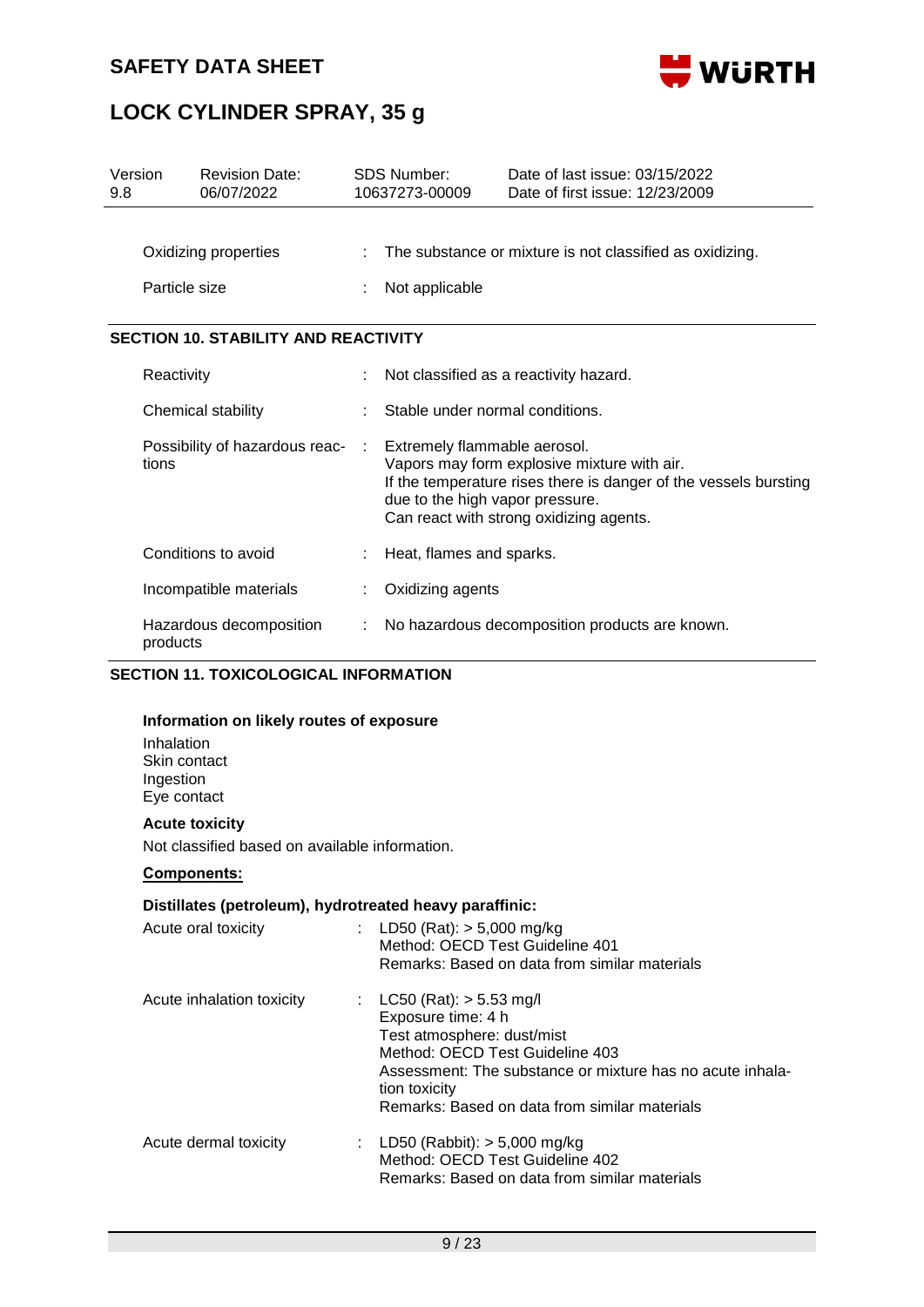



| Version<br>9.8   | <b>Revision Date:</b><br>06/07/2022                         | <b>SDS Number:</b><br>10637273-00009              | Date of last issue: 03/15/2022<br>Date of first issue: 12/23/2009  |
|------------------|-------------------------------------------------------------|---------------------------------------------------|--------------------------------------------------------------------|
| Isobutane:       |                                                             |                                                   |                                                                    |
|                  | Acute inhalation toxicity                                   | : LC50 (Mouse): 260200 ppm                        |                                                                    |
|                  |                                                             | Exposure time: 4 h                                |                                                                    |
|                  |                                                             | Test atmosphere: gas                              |                                                                    |
|                  |                                                             |                                                   | Hydrocarbons, C6-C7, n-alkanes, isoalkanes, cyclics, <5% n-hexane: |
|                  | Acute oral toxicity                                         | LD50 (Rat): $> 5,000$ mg/kg<br>t.                 |                                                                    |
|                  | Acute inhalation toxicity                                   | $LC50$ (Rat): $> 25.2$ mg/l                       |                                                                    |
|                  |                                                             | Exposure time: 4 h                                |                                                                    |
|                  |                                                             | Test atmosphere: vapor                            |                                                                    |
|                  | Acute dermal toxicity                                       | ÷.                                                | LD50 (Rabbit): $> 2,000$ mg/kg                                     |
| Propane:         |                                                             |                                                   |                                                                    |
|                  | Acute inhalation toxicity                                   | : LC50 (Rat): $> 800000$ ppm                      |                                                                    |
|                  |                                                             | Exposure time: 15 min                             |                                                                    |
|                  |                                                             | Test atmosphere: gas                              |                                                                    |
| <b>Butane:</b>   |                                                             |                                                   |                                                                    |
|                  | Acute inhalation toxicity                                   | LC50 (Rat): 658 mg/l                              |                                                                    |
|                  |                                                             | Exposure time: 4 h                                |                                                                    |
|                  |                                                             | Test atmosphere: vapor                            |                                                                    |
| n-Hexane:        |                                                             |                                                   |                                                                    |
|                  | Acute oral toxicity                                         | LD50 (Rat): $> 5,000$ mg/kg<br>÷.                 |                                                                    |
|                  | Acute inhalation toxicity                                   | $LC50$ (Rat): $> 31.86$ mg/l                      |                                                                    |
|                  |                                                             | Exposure time: 4 h<br>Test atmosphere: vapor      |                                                                    |
|                  |                                                             |                                                   | Assessment: The substance or mixture has no acute inhala-          |
|                  |                                                             | tion toxicity                                     |                                                                    |
|                  | Acute dermal toxicity                                       | : LD50 (Rabbit): $> 2,000$ mg/kg                  |                                                                    |
|                  |                                                             | toxicity                                          | Assessment: The substance or mixture has no acute dermal           |
|                  |                                                             |                                                   |                                                                    |
|                  | <b>Skin corrosion/irritation</b><br>Causes skin irritation. |                                                   |                                                                    |
|                  | Components:                                                 |                                                   |                                                                    |
|                  | Distillates (petroleum), hydrotreated heavy paraffinic:     |                                                   |                                                                    |
| <b>Species</b>   |                                                             | Rabbit                                            |                                                                    |
| Result           |                                                             | No skin irritation                                |                                                                    |
| Remarks          |                                                             |                                                   | Based on data from similar materials                               |
|                  |                                                             |                                                   | Hydrocarbons, C6-C7, n-alkanes, isoalkanes, cyclics, <5% n-hexane: |
|                  |                                                             | Rabbit                                            |                                                                    |
| Species          |                                                             |                                                   |                                                                    |
| Method<br>Result |                                                             | <b>OECD Test Guideline 404</b><br>Skin irritation |                                                                    |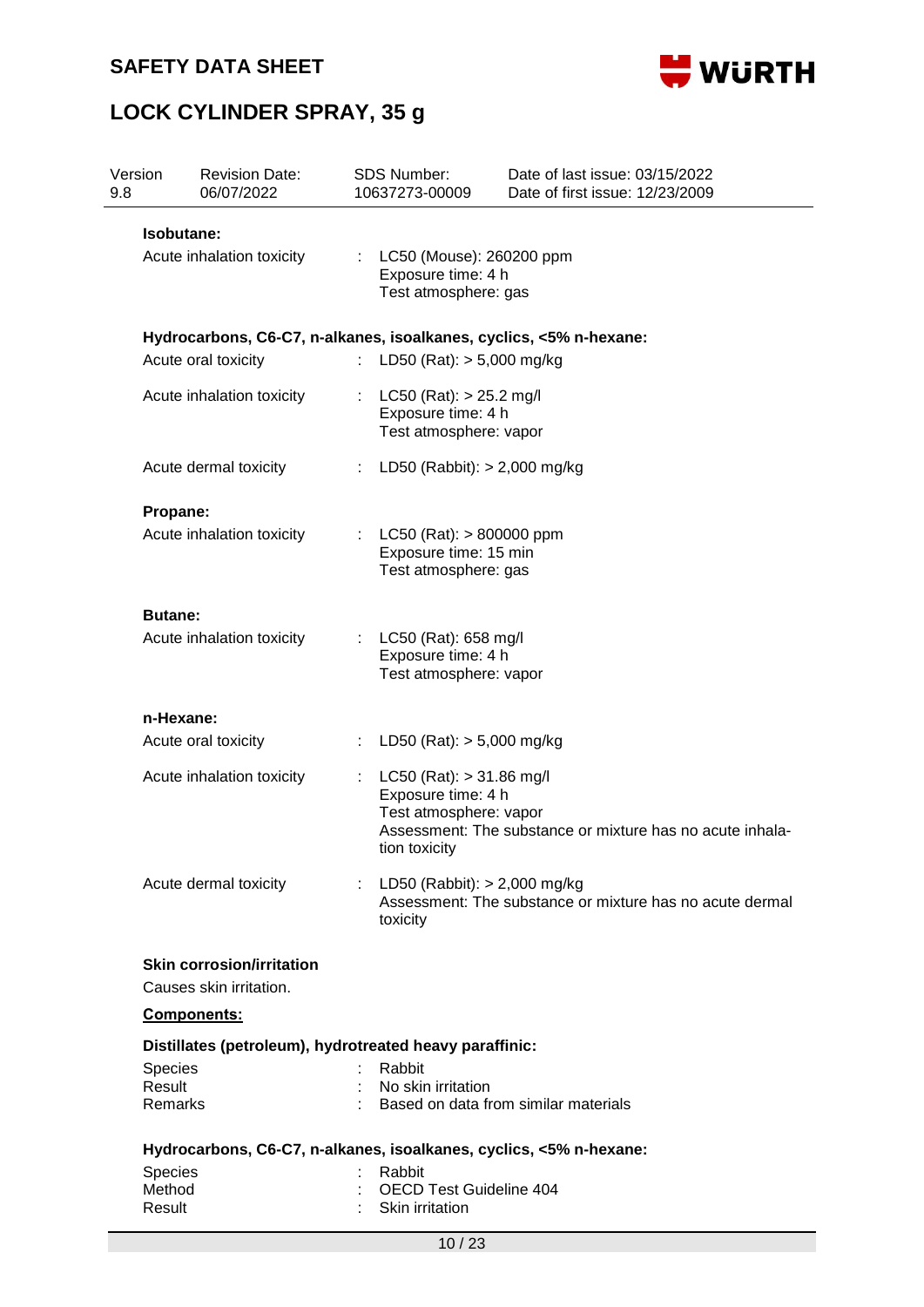



| Version<br>9.8                                          |                                                                                     | <b>Revision Date:</b><br>06/07/2022                                                |  | <b>SDS Number:</b><br>10637273-00009                | Date of last issue: 03/15/2022<br>Date of first issue: 12/23/2009 |
|---------------------------------------------------------|-------------------------------------------------------------------------------------|------------------------------------------------------------------------------------|--|-----------------------------------------------------|-------------------------------------------------------------------|
|                                                         | n-Hexane:                                                                           |                                                                                    |  |                                                     |                                                                   |
|                                                         | <b>Species</b><br>Result<br>Remarks                                                 |                                                                                    |  | Rabbit<br>: Skin irritation                         | Based on data from similar materials                              |
|                                                         | Serious eye damage/eye irritation<br>Not classified based on available information. |                                                                                    |  |                                                     |                                                                   |
|                                                         |                                                                                     | <b>Components:</b>                                                                 |  |                                                     |                                                                   |
| Distillates (petroleum), hydrotreated heavy paraffinic: |                                                                                     |                                                                                    |  |                                                     |                                                                   |
|                                                         | <b>Species</b>                                                                      |                                                                                    |  | Rabbit                                              |                                                                   |
|                                                         | Result<br>Method                                                                    |                                                                                    |  | No eye irritation<br><b>OECD Test Guideline 405</b> |                                                                   |
|                                                         | Remarks                                                                             |                                                                                    |  |                                                     | Based on data from similar materials                              |
|                                                         |                                                                                     | Hydrocarbons, C6-C7, n-alkanes, isoalkanes, cyclics, <5% n-hexane:                 |  |                                                     |                                                                   |
|                                                         | Species<br>Result                                                                   |                                                                                    |  | Rabbit<br>No eye irritation                         |                                                                   |
|                                                         | n-Hexane:                                                                           |                                                                                    |  |                                                     |                                                                   |
|                                                         | <b>Species</b><br>Result                                                            |                                                                                    |  | Rabbit<br>No eye irritation                         |                                                                   |
|                                                         |                                                                                     | Respiratory or skin sensitization                                                  |  |                                                     |                                                                   |
|                                                         |                                                                                     | <b>Skin sensitization</b><br>Not classified based on available information.        |  |                                                     |                                                                   |
|                                                         |                                                                                     | <b>Respiratory sensitization</b><br>Not classified based on available information. |  |                                                     |                                                                   |
|                                                         |                                                                                     | <b>Components:</b>                                                                 |  |                                                     |                                                                   |
|                                                         |                                                                                     | Distillates (petroleum), hydrotreated heavy paraffinic:                            |  |                                                     |                                                                   |
|                                                         | <b>Test Type</b><br><b>Species</b>                                                  | Routes of exposure                                                                 |  | <b>Buehler Test</b><br>Skin contact<br>Guinea pig   |                                                                   |
|                                                         | Method                                                                              |                                                                                    |  | <b>OECD Test Guideline 406</b>                      |                                                                   |
|                                                         | Result                                                                              |                                                                                    |  | negative                                            |                                                                   |
|                                                         | <b>Remarks</b>                                                                      |                                                                                    |  |                                                     | Based on data from similar materials                              |
|                                                         |                                                                                     | Hydrocarbons, C6-C7, n-alkanes, isoalkanes, cyclics, <5% n-hexane:                 |  |                                                     |                                                                   |
|                                                         | <b>Test Type</b>                                                                    |                                                                                    |  | <b>Buehler Test</b>                                 |                                                                   |
|                                                         |                                                                                     | Routes of exposure                                                                 |  | Skin contact                                        |                                                                   |
|                                                         | Species<br>Result                                                                   |                                                                                    |  | Guinea pig<br>negative                              |                                                                   |
|                                                         |                                                                                     |                                                                                    |  |                                                     |                                                                   |

### **n-Hexane:**

Test Type  $\qquad \qquad : \qquad \text{Local lymph node assay (LLNA)}$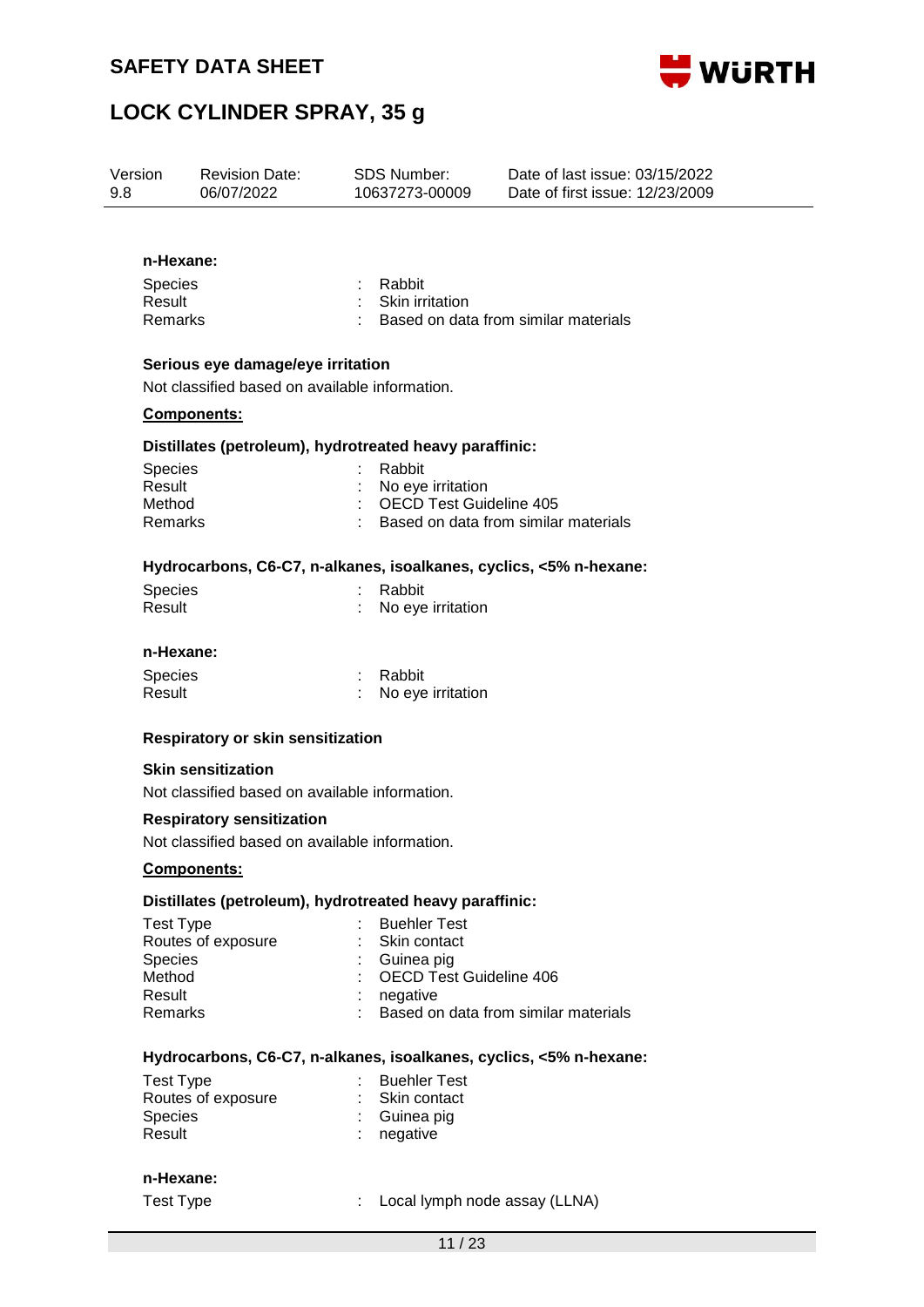



| Version<br>9.8 |                          | <b>Revision Date:</b><br>06/07/2022                                             | <b>SDS Number:</b><br>10637273-00009                                                                                                                                                                                                                        | Date of last issue: 03/15/2022<br>Date of first issue: 12/23/2009                                    |  |  |  |
|----------------|--------------------------|---------------------------------------------------------------------------------|-------------------------------------------------------------------------------------------------------------------------------------------------------------------------------------------------------------------------------------------------------------|------------------------------------------------------------------------------------------------------|--|--|--|
|                | <b>Species</b><br>Result | Routes of exposure                                                              | Skin contact<br>Mouse<br>negative                                                                                                                                                                                                                           |                                                                                                      |  |  |  |
|                |                          | <b>Germ cell mutagenicity</b><br>Not classified based on available information. |                                                                                                                                                                                                                                                             |                                                                                                      |  |  |  |
|                |                          | Components:                                                                     |                                                                                                                                                                                                                                                             |                                                                                                      |  |  |  |
|                |                          | Distillates (petroleum), hydrotreated heavy paraffinic:                         |                                                                                                                                                                                                                                                             |                                                                                                      |  |  |  |
|                |                          | Genotoxicity in vitro                                                           | Result: negative                                                                                                                                                                                                                                            | Test Type: Bacterial reverse mutation assay (AMES)<br>Method: OECD Test Guideline 471                |  |  |  |
|                | Genotoxicity in vivo     |                                                                                 | Test Type: Mammalian erythrocyte micronucleus test (in vivo<br>cytogenetic assay)<br>Species: Mouse<br>Application Route: Intraperitoneal injection<br>Method: OECD Test Guideline 474<br>Result: negative<br>Remarks: Based on data from similar materials |                                                                                                      |  |  |  |
|                | Isobutane:               |                                                                                 |                                                                                                                                                                                                                                                             |                                                                                                      |  |  |  |
|                | Genotoxicity in vitro    |                                                                                 | Test Type: Chromosome aberration test in vitro<br>Method: OECD Test Guideline 473<br>Result: negative<br>Remarks: Based on data from similar materials                                                                                                      |                                                                                                      |  |  |  |
|                | Genotoxicity in vivo     |                                                                                 | Test Type: Mammalian erythrocyte micronucleus test (in vivo<br>cytogenetic assay)<br>Species: Rat<br>Application Route: inhalation (gas)<br>Method: OECD Test Guideline 474<br>Result: negative<br>Remarks: Based on data from similar materials            |                                                                                                      |  |  |  |
|                |                          |                                                                                 |                                                                                                                                                                                                                                                             | Hydrocarbons, C6-C7, n-alkanes, isoalkanes, cyclics, <5% n-hexane:                                   |  |  |  |
|                |                          | Genotoxicity in vitro                                                           | Result: negative                                                                                                                                                                                                                                            | Test Type: Bacterial reverse mutation assay (AMES)                                                   |  |  |  |
|                |                          | Genotoxicity in vivo                                                            | cytogenetic assay)<br>Species: Rat<br>Method: OPPTS 870.5395<br>Result: negative                                                                                                                                                                            | Test Type: Mammalian erythrocyte micronucleus test (in vivo<br>Application Route: inhalation (vapor) |  |  |  |
|                | Propane:                 |                                                                                 |                                                                                                                                                                                                                                                             |                                                                                                      |  |  |  |
|                |                          | Genotoxicity in vitro                                                           | Result: negative                                                                                                                                                                                                                                            | : Test Type: Bacterial reverse mutation assay (AMES)                                                 |  |  |  |
|                | Genotoxicity in vivo     |                                                                                 |                                                                                                                                                                                                                                                             | Test Type: Mammalian erythrocyte micronucleus test (in vivo                                          |  |  |  |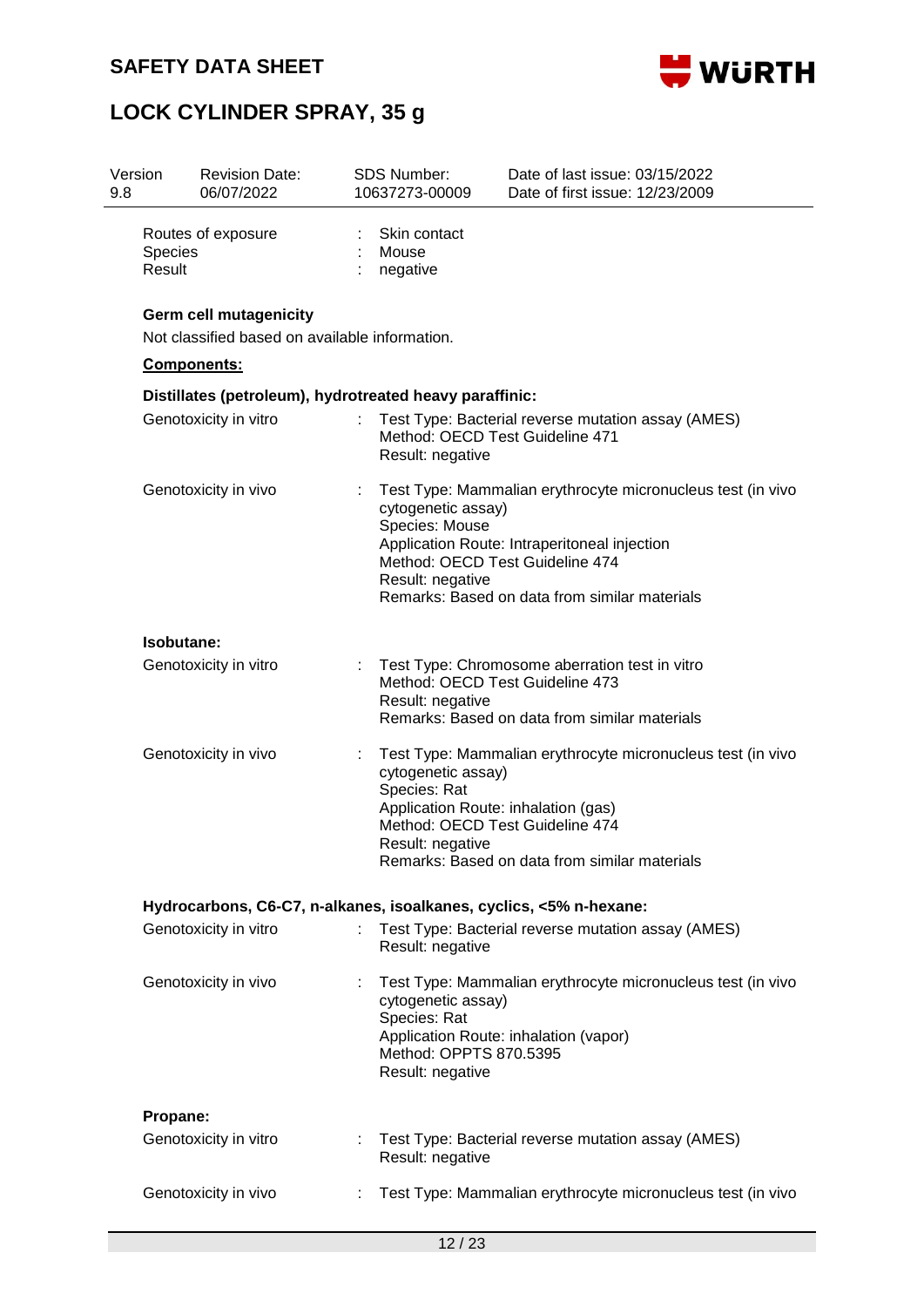



| Version<br>9.8 | <b>Revision Date:</b><br>06/07/2022                               | <b>SDS Number:</b> | 10637273-00009                                                                                                                                                                                                                                   | Date of last issue: 03/15/2022<br>Date of first issue: 12/23/2009                                                                                                                           |  |
|----------------|-------------------------------------------------------------------|--------------------|--------------------------------------------------------------------------------------------------------------------------------------------------------------------------------------------------------------------------------------------------|---------------------------------------------------------------------------------------------------------------------------------------------------------------------------------------------|--|
|                |                                                                   |                    | cytogenetic assay)<br>Species: Rat<br>Result: negative                                                                                                                                                                                           | Application Route: inhalation (gas)<br>Method: OECD Test Guideline 474                                                                                                                      |  |
| <b>Butane:</b> |                                                                   |                    |                                                                                                                                                                                                                                                  |                                                                                                                                                                                             |  |
|                | Genotoxicity in vitro                                             | ÷.                 | Result: negative                                                                                                                                                                                                                                 | Test Type: Bacterial reverse mutation assay (AMES)                                                                                                                                          |  |
|                | Genotoxicity in vivo                                              |                    | Test Type: Mammalian erythrocyte micronucleus test (in vivo<br>cytogenetic assay)<br>Species: Rat<br>Application Route: inhalation (gas)<br>Method: OECD Test Guideline 474<br>Result: negative<br>Remarks: Based on data from similar materials |                                                                                                                                                                                             |  |
| n-Hexane:      |                                                                   |                    |                                                                                                                                                                                                                                                  |                                                                                                                                                                                             |  |
|                | Genotoxicity in vitro                                             | ÷.                 | Result: negative                                                                                                                                                                                                                                 | Test Type: Bacterial reverse mutation assay (AMES)<br>Method: OECD Test Guideline 471                                                                                                       |  |
|                |                                                                   |                    | Result: negative                                                                                                                                                                                                                                 | Test Type: In vitro mammalian cell gene mutation test<br>Method: OECD Test Guideline 476                                                                                                    |  |
|                | Genotoxicity in vivo                                              |                    | Species: Mouse<br>Result: negative                                                                                                                                                                                                               | Test Type: Rodent dominant lethal test (germ cell) (in vivo)<br>Application Route: inhalation (vapor)                                                                                       |  |
|                |                                                                   |                    | Species: Rat<br>Result: negative                                                                                                                                                                                                                 | Test Type: Mutagenicity (in vivo mammalian bone-marrow<br>cytogenetic test, chromosomal analysis)<br>Application Route: inhalation (vapor)<br>Remarks: Based on data from similar materials |  |
|                | Carcinogenicity<br>Not classified based on available information. |                    |                                                                                                                                                                                                                                                  |                                                                                                                                                                                             |  |
|                | <b>Components:</b>                                                |                    |                                                                                                                                                                                                                                                  |                                                                                                                                                                                             |  |
|                | Distillates (petroleum), hydrotreated heavy paraffinic:           |                    |                                                                                                                                                                                                                                                  |                                                                                                                                                                                             |  |
| <b>Species</b> | <b>Application Route</b><br>Exposure time                         | Mouse              | Skin contact<br>78 weeks                                                                                                                                                                                                                         |                                                                                                                                                                                             |  |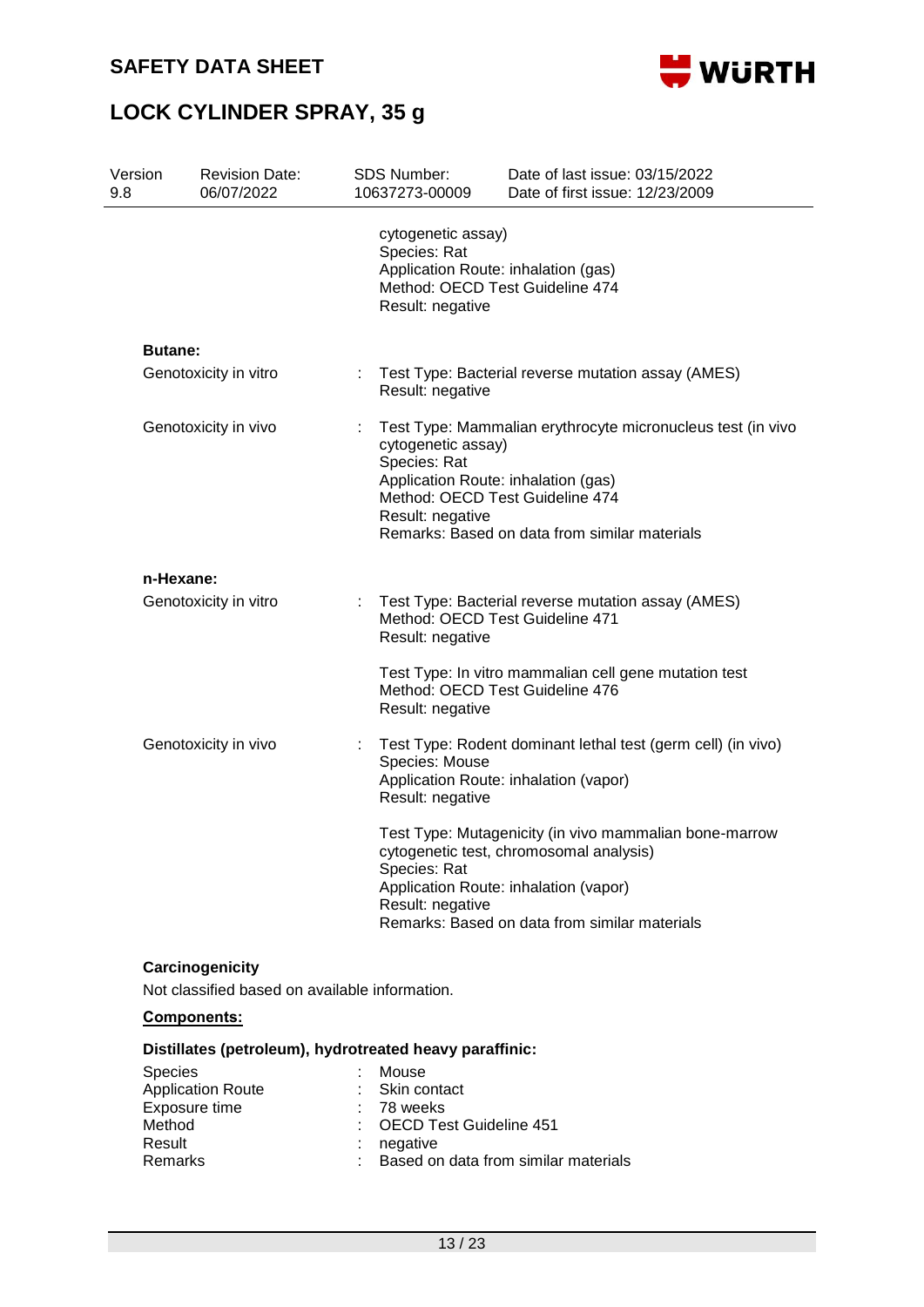



| 9.8 | Version                                                                                    | <b>Revision Date:</b><br>06/07/2022                                | <b>SDS Number:</b><br>10637273-00009                                                 |                                                                                                                                                                                                | Date of last issue: 03/15/2022<br>Date of first issue: 12/23/2009                                                                                                                         |  |  |  |
|-----|--------------------------------------------------------------------------------------------|--------------------------------------------------------------------|--------------------------------------------------------------------------------------|------------------------------------------------------------------------------------------------------------------------------------------------------------------------------------------------|-------------------------------------------------------------------------------------------------------------------------------------------------------------------------------------------|--|--|--|
|     |                                                                                            | Hydrocarbons, C6-C7, n-alkanes, isoalkanes, cyclics, <5% n-hexane: |                                                                                      |                                                                                                                                                                                                |                                                                                                                                                                                           |  |  |  |
|     | <b>Species</b><br><b>Application Route</b><br>Exposure time<br>Result                      |                                                                    | Mouse<br>Skin contact<br>102 weeks<br>negative                                       |                                                                                                                                                                                                |                                                                                                                                                                                           |  |  |  |
|     | n-Hexane:                                                                                  |                                                                    |                                                                                      |                                                                                                                                                                                                |                                                                                                                                                                                           |  |  |  |
|     | <b>Species</b><br><b>Application Route</b><br>Exposure time<br>Method<br>Result<br>Remarks |                                                                    | Mouse<br>inhalation (vapor)<br>2 Years<br><b>OECD Test Guideline 451</b><br>negative |                                                                                                                                                                                                | Based on data from similar materials                                                                                                                                                      |  |  |  |
|     | <b>Reproductive toxicity</b><br>Suspected of damaging fertility.                           |                                                                    |                                                                                      |                                                                                                                                                                                                |                                                                                                                                                                                           |  |  |  |
|     | Components:                                                                                |                                                                    |                                                                                      |                                                                                                                                                                                                |                                                                                                                                                                                           |  |  |  |
|     |                                                                                            | Distillates (petroleum), hydrotreated heavy paraffinic:            |                                                                                      |                                                                                                                                                                                                |                                                                                                                                                                                           |  |  |  |
|     | Effects on fertility                                                                       |                                                                    | test<br>Species: Rat<br>Application Route: Ingestion<br>Result: negative             |                                                                                                                                                                                                | Test Type: Reproduction/Developmental toxicity screening<br>Remarks: Based on data from similar materials                                                                                 |  |  |  |
|     | Effects on fetal development                                                               |                                                                    | ÷                                                                                    | Test Type: Embryo-fetal development<br>Species: Rat<br>Application Route: Skin contact<br>Method: OECD Test Guideline 414<br>Result: negative<br>Remarks: Based on data from similar materials |                                                                                                                                                                                           |  |  |  |
|     | Isobutane:                                                                                 |                                                                    |                                                                                      |                                                                                                                                                                                                |                                                                                                                                                                                           |  |  |  |
|     | Effects on fertility                                                                       |                                                                    | Species: Rat<br>Result: negative                                                     |                                                                                                                                                                                                | Test Type: Combined repeated dose toxicity study with the<br>reproduction/developmental toxicity screening test<br>Application Route: Inhalation<br>Method: OECD Test Guideline 422       |  |  |  |
|     |                                                                                            | Effects on fetal development                                       | Species: Rat<br>Result: negative                                                     |                                                                                                                                                                                                | Test Type: Combined repeated dose toxicity study with the<br>reproduction/developmental toxicity screening test<br>Application Route: inhalation (gas)<br>Method: OECD Test Guideline 422 |  |  |  |
|     |                                                                                            | Hydrocarbons, C6-C7, n-alkanes, isoalkanes, cyclics, <5% n-hexane: |                                                                                      |                                                                                                                                                                                                |                                                                                                                                                                                           |  |  |  |
|     | Effects on fertility                                                                       |                                                                    | Species: Rat                                                                         |                                                                                                                                                                                                | Test Type: Two-generation reproduction toxicity study                                                                                                                                     |  |  |  |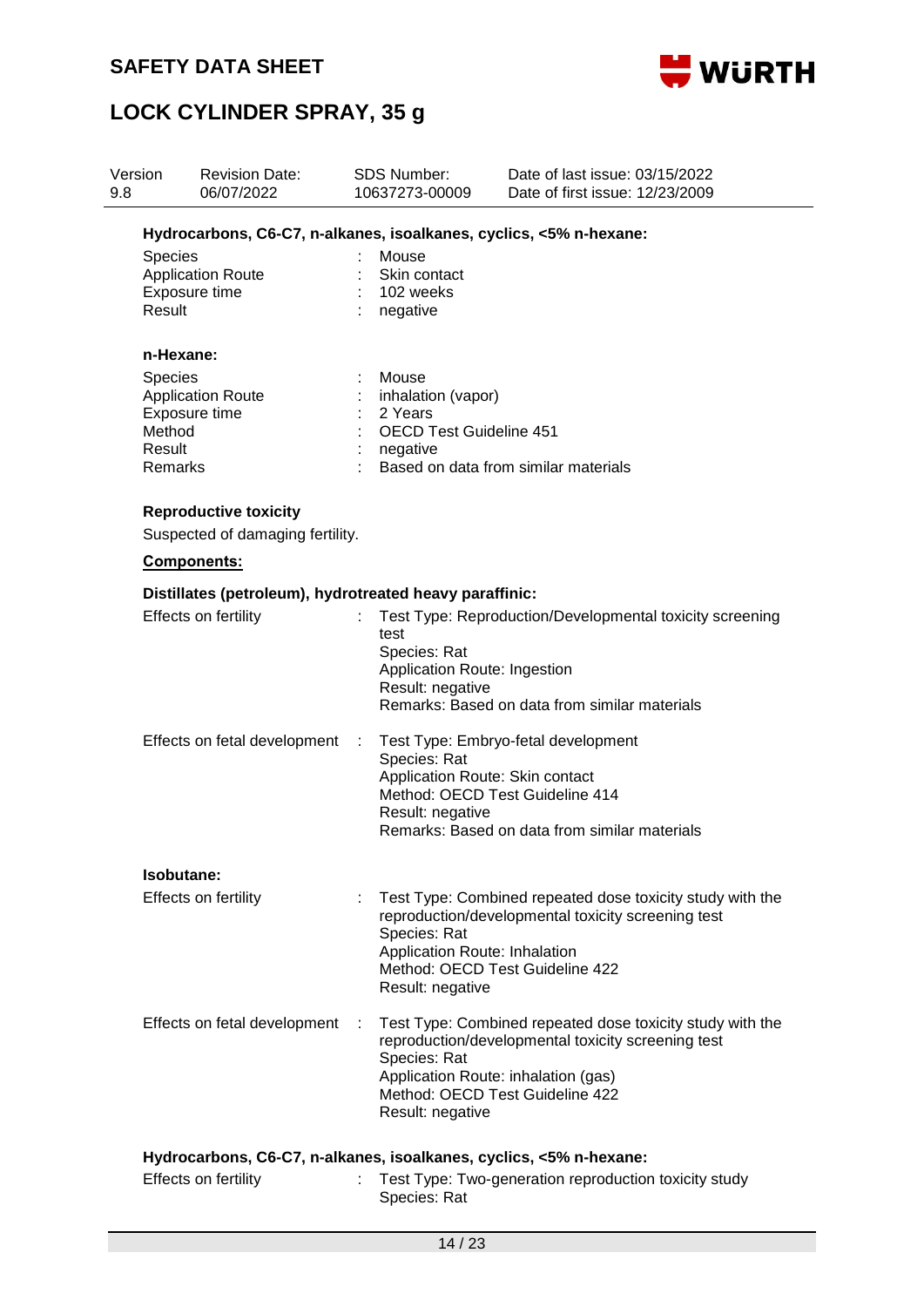

# **LOCK CYLINDER SPRAY, 35 g**

| Version<br>9.8 | <b>Revision Date:</b><br>06/07/2022     |   | SDS Number:<br>10637273-00009                                                                                                                                                                                                 | Date of last issue: 03/15/2022<br>Date of first issue: 12/23/2009                                                                                  |  |  |  |
|----------------|-----------------------------------------|---|-------------------------------------------------------------------------------------------------------------------------------------------------------------------------------------------------------------------------------|----------------------------------------------------------------------------------------------------------------------------------------------------|--|--|--|
|                |                                         |   | Result: negative                                                                                                                                                                                                              | Application Route: inhalation (vapor)                                                                                                              |  |  |  |
|                | Effects on fetal development            |   | Species: Rat<br>Result: negative                                                                                                                                                                                              | Test Type: Embryo-fetal development<br>Application Route: inhalation (vapor)                                                                       |  |  |  |
|                | Propane:                                |   |                                                                                                                                                                                                                               |                                                                                                                                                    |  |  |  |
|                | Effects on fertility                    |   | Species: Rat<br>Application Route: inhalation (gas)<br>Result: negative                                                                                                                                                       | Test Type: Combined repeated dose toxicity study with the<br>reproduction/developmental toxicity screening test<br>Method: OECD Test Guideline 422 |  |  |  |
|                | Effects on fetal development            |   | Test Type: Combined repeated dose toxicity study with the<br>reproduction/developmental toxicity screening test<br>Species: Rat<br>Application Route: inhalation (gas)<br>Method: OECD Test Guideline 422<br>Result: negative |                                                                                                                                                    |  |  |  |
|                | <b>Butane:</b>                          |   |                                                                                                                                                                                                                               |                                                                                                                                                    |  |  |  |
|                | Effects on fertility                    | ÷ | Species: Rat<br>Application Route: inhalation (gas)<br>Result: negative                                                                                                                                                       | Test Type: Combined repeated dose toxicity study with the<br>reproduction/developmental toxicity screening test<br>Method: OECD Test Guideline 422 |  |  |  |
|                | Effects on fetal development            |   | Application Route: inhalation (gas)<br>Result: negative                                                                                                                                                                       | Test Type: Combined repeated dose toxicity study with the<br>reproduction/developmental toxicity screening test<br>Method: OECD Test Guideline 422 |  |  |  |
|                | n-Hexane:                               |   |                                                                                                                                                                                                                               |                                                                                                                                                    |  |  |  |
|                | <b>Effects on fertility</b>             |   | Result: positive                                                                                                                                                                                                              | Test Type: Fertility/early embryonic development<br>Application Route: inhalation (vapor)                                                          |  |  |  |
|                | Effects on fetal development            |   | Species: Mouse<br>Result: negative                                                                                                                                                                                            | Test Type: Embryo-fetal development<br>Application Route: inhalation (vapor)                                                                       |  |  |  |
|                | Reproductive toxicity - As-<br>sessment |   |                                                                                                                                                                                                                               | Some evidence of adverse effects on sexual function and<br>fertility, based on animal experiments.                                                 |  |  |  |

### **STOT-single exposure**

May cause drowsiness or dizziness.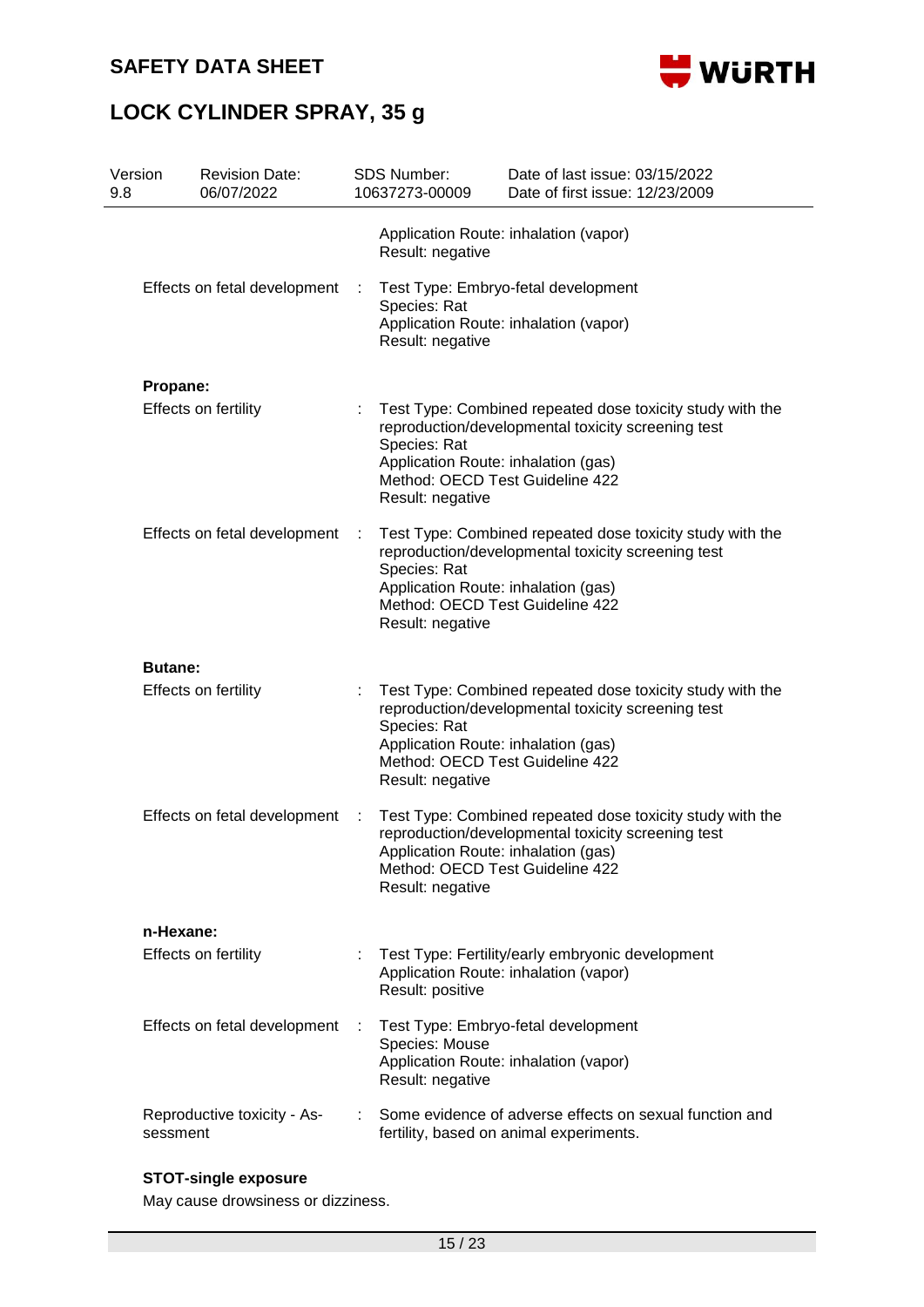

| Version<br>9.8 | <b>Revision Date:</b><br>06/07/2022                      | <b>SDS Number:</b><br>10637273-00009                                                                                  | Date of last issue: 03/15/2022<br>Date of first issue: 12/23/2009  |  |  |  |  |  |  |
|----------------|----------------------------------------------------------|-----------------------------------------------------------------------------------------------------------------------|--------------------------------------------------------------------|--|--|--|--|--|--|
|                | <b>Components:</b>                                       |                                                                                                                       |                                                                    |  |  |  |  |  |  |
|                | Isobutane:                                               |                                                                                                                       |                                                                    |  |  |  |  |  |  |
|                | Assessment                                               |                                                                                                                       | May cause drowsiness or dizziness.                                 |  |  |  |  |  |  |
|                |                                                          |                                                                                                                       | Hydrocarbons, C6-C7, n-alkanes, isoalkanes, cyclics, <5% n-hexane: |  |  |  |  |  |  |
|                | Assessment                                               |                                                                                                                       | May cause drowsiness or dizziness.                                 |  |  |  |  |  |  |
| Propane:       |                                                          |                                                                                                                       |                                                                    |  |  |  |  |  |  |
|                | Assessment                                               |                                                                                                                       | May cause drowsiness or dizziness.                                 |  |  |  |  |  |  |
| <b>Butane:</b> |                                                          |                                                                                                                       |                                                                    |  |  |  |  |  |  |
|                | Assessment                                               |                                                                                                                       | May cause drowsiness or dizziness.                                 |  |  |  |  |  |  |
|                | n-Hexane:                                                |                                                                                                                       |                                                                    |  |  |  |  |  |  |
|                | Assessment                                               |                                                                                                                       | May cause drowsiness or dizziness.                                 |  |  |  |  |  |  |
|                | <b>STOT-repeated exposure</b>                            |                                                                                                                       |                                                                    |  |  |  |  |  |  |
|                | Not classified based on available information.           |                                                                                                                       |                                                                    |  |  |  |  |  |  |
|                | <b>Components:</b>                                       |                                                                                                                       |                                                                    |  |  |  |  |  |  |
|                | n-Hexane:                                                |                                                                                                                       |                                                                    |  |  |  |  |  |  |
|                | Routes of exposure<br><b>Target Organs</b><br>Assessment | inhalation (vapor)<br>Central nervous system<br>May cause damage to organs through prolonged or repeated<br>exposure. |                                                                    |  |  |  |  |  |  |
|                | <b>Repeated dose toxicity</b>                            |                                                                                                                       |                                                                    |  |  |  |  |  |  |
|                | Components:                                              |                                                                                                                       |                                                                    |  |  |  |  |  |  |
|                |                                                          | Distillates (petroleum), hydrotreated heavy paraffinic:                                                               |                                                                    |  |  |  |  |  |  |
| Species        |                                                          | Rabbit                                                                                                                |                                                                    |  |  |  |  |  |  |
| <b>NOAEL</b>   |                                                          | 1,000 mg/kg                                                                                                           |                                                                    |  |  |  |  |  |  |
|                | <b>Application Route</b><br>Exposure time                | Skin contact<br>4 Weeks                                                                                               |                                                                    |  |  |  |  |  |  |
| Method         |                                                          | <b>OECD Test Guideline 410</b>                                                                                        |                                                                    |  |  |  |  |  |  |
| Remarks        |                                                          |                                                                                                                       | Based on data from similar materials                               |  |  |  |  |  |  |
| Species        |                                                          | Rat                                                                                                                   |                                                                    |  |  |  |  |  |  |
| <b>NOAEL</b>   |                                                          | $> 980$ mg/m <sup>3</sup><br>inhalation (dust/mist/fume)                                                              |                                                                    |  |  |  |  |  |  |
|                | <b>Application Route</b><br>Exposure time                | 4 Weeks                                                                                                               |                                                                    |  |  |  |  |  |  |
|                | Isobutane:                                               |                                                                                                                       |                                                                    |  |  |  |  |  |  |
| Species        |                                                          | Rat                                                                                                                   |                                                                    |  |  |  |  |  |  |
| <b>NOAEL</b>   |                                                          | 9000 ppm                                                                                                              |                                                                    |  |  |  |  |  |  |
|                | <b>Application Route</b>                                 | inhalation (gas)                                                                                                      |                                                                    |  |  |  |  |  |  |
|                | Exposure time                                            | 6 Weeks                                                                                                               |                                                                    |  |  |  |  |  |  |
| Method         |                                                          | <b>OECD Test Guideline 422</b>                                                                                        |                                                                    |  |  |  |  |  |  |
|                |                                                          | 16/23                                                                                                                 |                                                                    |  |  |  |  |  |  |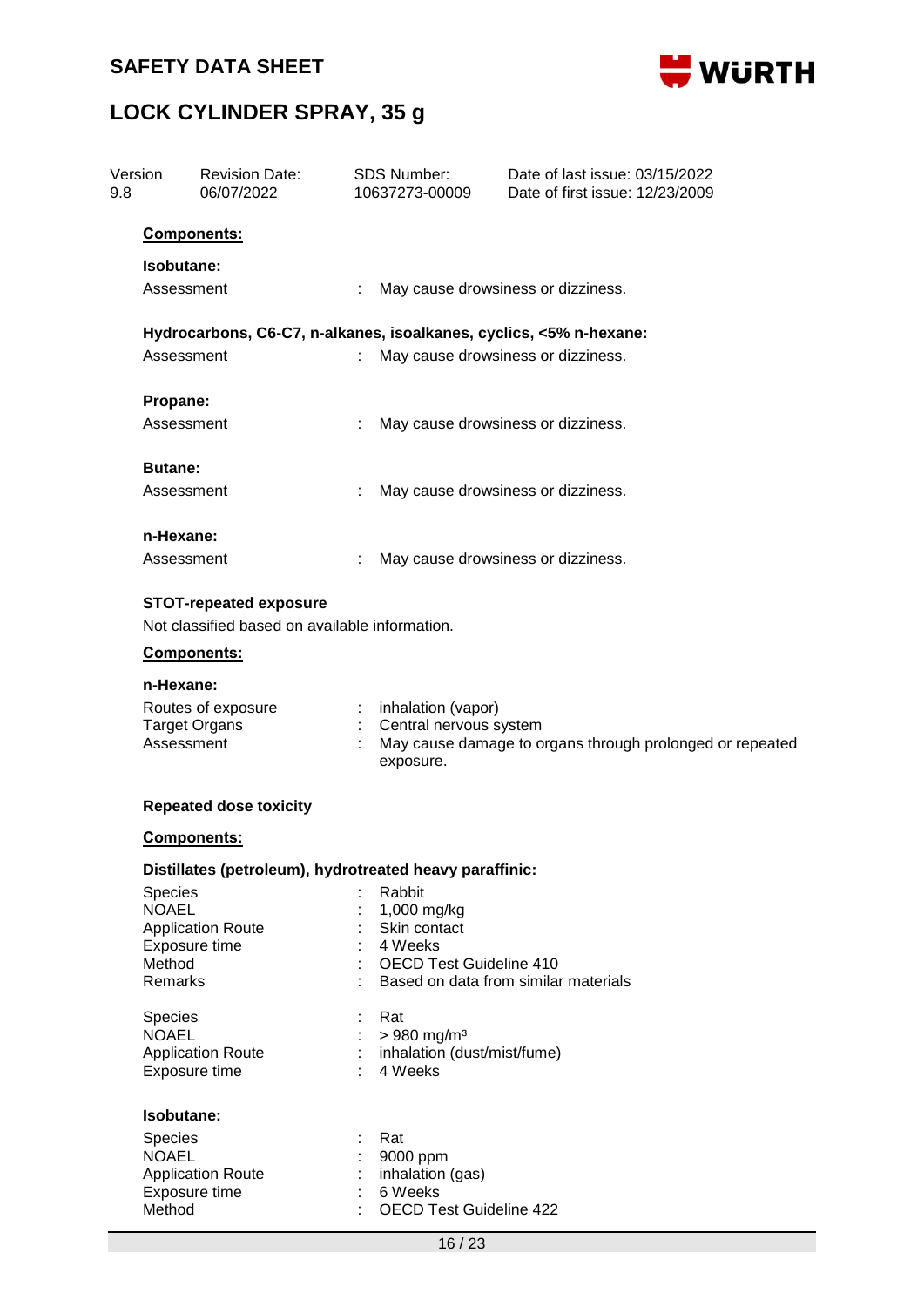



| Version<br>9.8 |                                                                                                  | <b>Revision Date:</b><br>06/07/2022       | <b>SDS Number:</b><br>10637273-00009 |                                                                                  | Date of last issue: 03/15/2022<br>Date of first issue: 12/23/2009  |  |  |
|----------------|--------------------------------------------------------------------------------------------------|-------------------------------------------|--------------------------------------|----------------------------------------------------------------------------------|--------------------------------------------------------------------|--|--|
|                |                                                                                                  |                                           |                                      |                                                                                  | Hydrocarbons, C6-C7, n-alkanes, isoalkanes, cyclics, <5% n-hexane: |  |  |
|                | Species<br><b>NOAEL</b><br><b>Application Route</b><br>Exposure time                             |                                           |                                      | Rat<br>$> 20$ mg/l<br>inhalation (vapor)<br>13 Weeks                             |                                                                    |  |  |
|                | Propane:<br>Species<br><b>NOAEL</b><br>Method                                                    | <b>Application Route</b><br>Exposure time | ÷                                    | Rat<br>7.214 mg/l<br>inhalation (gas)<br>6 Weeks<br>OECD Test Guideline 422      |                                                                    |  |  |
|                | <b>Butane:</b><br>Species<br><b>NOAEL</b><br><b>Application Route</b><br>Exposure time<br>Method |                                           |                                      | Rat<br>9000 ppm<br>inhalation (gas)<br>6 Weeks<br><b>OECD Test Guideline 422</b> |                                                                    |  |  |
|                | n-Hexane:<br><b>Species</b><br><b>LOAEL</b>                                                      | <b>Application Route</b><br>Exposure time |                                      | Mouse<br>1.76 mg/l<br>inhalation (vapor)<br>13 Weeks                             |                                                                    |  |  |
|                | Species<br><b>NOAEL</b><br><b>LOAEL</b>                                                          | <b>Application Route</b><br>Exposure time |                                      | Rat, male<br>568 mg/kg<br>3,973 mg/kg<br>Ingestion<br>90 Days                    |                                                                    |  |  |
|                |                                                                                                  | <b>Aspiration toxicity</b>                |                                      |                                                                                  |                                                                    |  |  |

Not classified based on available information.

#### **Components:**

#### **Hydrocarbons, C6-C7, n-alkanes, isoalkanes, cyclics, <5% n-hexane:**

The substance or mixture is known to cause human aspiration toxicity hazards or has to be regarded as if it causes a human aspiration toxicity hazard.

#### **n-Hexane:**

The substance or mixture is known to cause human aspiration toxicity hazards or has to be regarded as if it causes a human aspiration toxicity hazard.

#### **Experience with human exposure**

#### **Components:**

#### **n-Hexane:**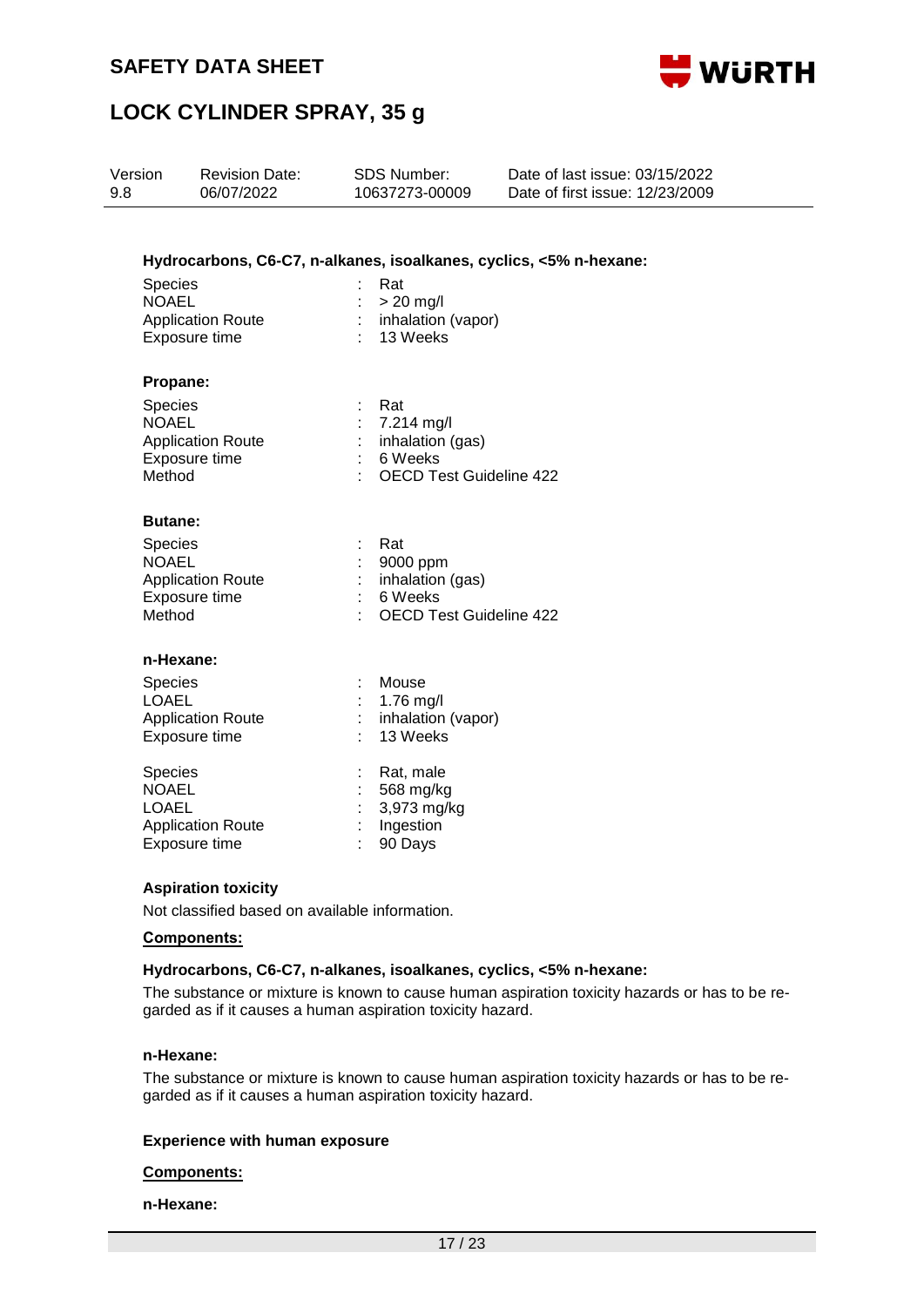



| 9.8 | Version                                   | <b>Revision Date:</b><br>06/07/2022                            |                                                                    | <b>SDS Number:</b><br>10637273-00009                                                 | Date of last issue: 03/15/2022<br>Date of first issue: 12/23/2009                                                                                                                            |  |  |  |
|-----|-------------------------------------------|----------------------------------------------------------------|--------------------------------------------------------------------|--------------------------------------------------------------------------------------|----------------------------------------------------------------------------------------------------------------------------------------------------------------------------------------------|--|--|--|
|     | Inhalation                                |                                                                |                                                                    | Target Organs: Central nervous system<br>Symptoms: Central nervous system depression |                                                                                                                                                                                              |  |  |  |
|     | <b>SECTION 12. ECOLOGICAL INFORMATION</b> |                                                                |                                                                    |                                                                                      |                                                                                                                                                                                              |  |  |  |
|     | <b>Ecotoxicity</b>                        |                                                                |                                                                    |                                                                                      |                                                                                                                                                                                              |  |  |  |
|     | Components:                               |                                                                |                                                                    |                                                                                      |                                                                                                                                                                                              |  |  |  |
|     |                                           | Distillates (petroleum), hydrotreated heavy paraffinic:        |                                                                    |                                                                                      |                                                                                                                                                                                              |  |  |  |
|     | Toxicity to fish                          |                                                                | ÷.                                                                 | Exposure time: 96 h                                                                  | LC50 (Pimephales promelas (fathead minnow)): > 100 mg/l<br>Method: OECD Test Guideline 203<br>Remarks: Based on data from similar materials                                                  |  |  |  |
|     |                                           | Toxicity to daphnia and other :<br>aquatic invertebrates       |                                                                    | Exposure time: 48 h                                                                  | EC50 (Daphnia magna (Water flea)): > 10,000 mg/l<br>Method: OECD Test Guideline 202<br>Remarks: Based on data from similar materials                                                         |  |  |  |
|     | plants                                    | Toxicity to algae/aquatic                                      |                                                                    | mg/l<br>Exposure time: 72 h                                                          | EC50 (Pseudokirchneriella subcapitata (green algae)): > 100<br>Method: OECD Test Guideline 201<br>Remarks: Based on data from similar materials                                              |  |  |  |
|     | ic toxicity)                              | Toxicity to daphnia and other<br>aquatic invertebrates (Chron- | $\ddot{\phantom{a}}$                                               | Exposure time: 21 d                                                                  | NOEC (Daphnia magna (Water flea)): 10 mg/l<br>Method: OECD Test Guideline 211<br>Remarks: Based on data from similar materials                                                               |  |  |  |
|     |                                           | Toxicity to microorganisms                                     |                                                                    | $NOEC:$ > 1.93 mg/l<br>Exposure time: 10 min<br>Method: DIN 38 412 Part 8            | Remarks: Based on data from similar materials                                                                                                                                                |  |  |  |
|     |                                           |                                                                | Hydrocarbons, C6-C7, n-alkanes, isoalkanes, cyclics, <5% n-hexane: |                                                                                      |                                                                                                                                                                                              |  |  |  |
|     | Toxicity to fish                          |                                                                |                                                                    | Exposure time: 96 h                                                                  | : LL50 (Pimephales promelas (fathead minnow)): 8.2 mg/l<br>Test substance: Water Accommodated Fraction                                                                                       |  |  |  |
|     |                                           | Toxicity to daphnia and other :<br>aquatic invertebrates       |                                                                    | Exposure time: 48 h                                                                  | EC50 (Daphnia magna (Water flea)): 4.5 mg/l<br>Test substance: Water Accommodated Fraction<br>Method: OECD Test Guideline 202<br>Remarks: Based on data from similar materials               |  |  |  |
|     | plants                                    | Toxicity to algae/aquatic                                      |                                                                    | mg/l<br>Exposure time: 72 h                                                          | EL50 (Pseudokirchneriella subcapitata (green algae)): 3.1<br>Test substance: Water Accommodated Fraction<br>Method: OECD Test Guideline 201<br>Remarks: Based on data from similar materials |  |  |  |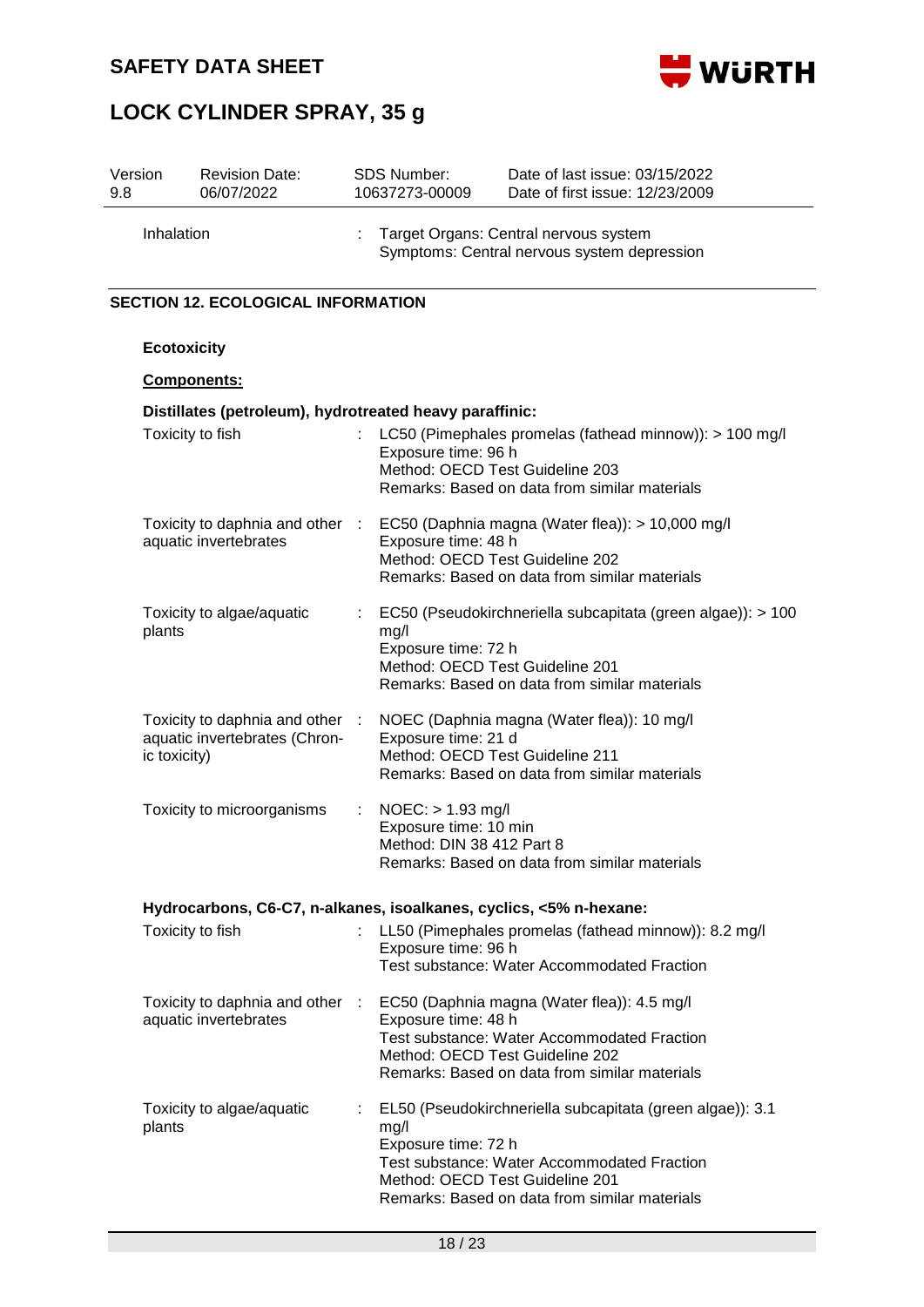



| Version<br>9.8 | <b>Revision Date:</b><br>06/07/2022                                                    |                           | SDS Number:<br>10637273-00009                                                                          | Date of last issue: 03/15/2022<br>Date of first issue: 12/23/2009                                                                                                                                                                |
|----------------|----------------------------------------------------------------------------------------|---------------------------|--------------------------------------------------------------------------------------------------------|----------------------------------------------------------------------------------------------------------------------------------------------------------------------------------------------------------------------------------|
|                |                                                                                        |                           | mg/l<br>Exposure time: 72 h<br>Method: OECD Test Guideline 201                                         | NOELR (Pseudokirchneriella subcapitata (green algae)): 0.5<br><b>Test substance: Water Accommodated Fraction</b><br>Remarks: Based on data from similar materials                                                                |
|                | Toxicity to daphnia and other<br>aquatic invertebrates (Chron-<br>ic toxicity)         | -1                        | NOELR (Daphnia magna (Water flea)): 2.6 mg/l<br>Exposure time: 21 d<br>Method: OECD Test Guideline 211 |                                                                                                                                                                                                                                  |
|                | n-Hexane:                                                                              |                           |                                                                                                        |                                                                                                                                                                                                                                  |
|                | Toxicity to fish                                                                       |                           | Exposure time: 96 h                                                                                    | LC50 (Pimephales promelas (fathead minnow)): 2.5 mg/l                                                                                                                                                                            |
|                | Toxicity to daphnia and other :<br>aquatic invertebrates                               |                           | Exposure time: 48 h                                                                                    | EL50 (Daphnia magna (Water flea)): 3.88 mg/l<br>Test substance: Water Accommodated Fraction                                                                                                                                      |
| plants         | Toxicity to algae/aquatic                                                              |                           | Exposure time: 72 h<br>Method: OECD Test Guideline 201                                                 | EL50 (Pseudokirchneriella subcapitata (green algae)): 55 mg/l<br><b>Test substance: Water Accommodated Fraction</b><br>Remarks: Based on data from similar materials<br>NOEL (Pseudokirchneriella subcapitata (green algae)): 30 |
|                |                                                                                        |                           | mg/l<br>Exposure time: 72 h<br>Method: OECD Test Guideline 201                                         | <b>Test substance: Water Accommodated Fraction</b><br>Remarks: Based on data from similar materials                                                                                                                              |
|                | <b>Persistence and degradability</b>                                                   |                           |                                                                                                        |                                                                                                                                                                                                                                  |
|                | <b>Components:</b>                                                                     |                           |                                                                                                        |                                                                                                                                                                                                                                  |
|                | Distillates (petroleum), hydrotreated heavy paraffinic:                                |                           |                                                                                                        |                                                                                                                                                                                                                                  |
|                | Biodegradability                                                                       |                           | Result: Not readily biodegradable.<br>Biodegradation: 31 %<br>Exposure time: 28 d                      | Method: OECD Test Guideline 301F                                                                                                                                                                                                 |
|                | Isobutane:                                                                             |                           |                                                                                                        |                                                                                                                                                                                                                                  |
|                | Biodegradability                                                                       |                           | Result: Readily biodegradable.<br>Biodegradation: 100 %<br>Exposure time: 385.5 h                      | Remarks: Based on data from similar materials                                                                                                                                                                                    |
|                | Hydrocarbons, C6-C7, n-alkanes, isoalkanes, cyclics, <5% n-hexane:<br>Biodegradability | $\mathbb{R}^{\mathbb{Z}}$ | Result: Readily biodegradable.<br>Biodegradation: 77.05 %                                              |                                                                                                                                                                                                                                  |
|                |                                                                                        |                           |                                                                                                        |                                                                                                                                                                                                                                  |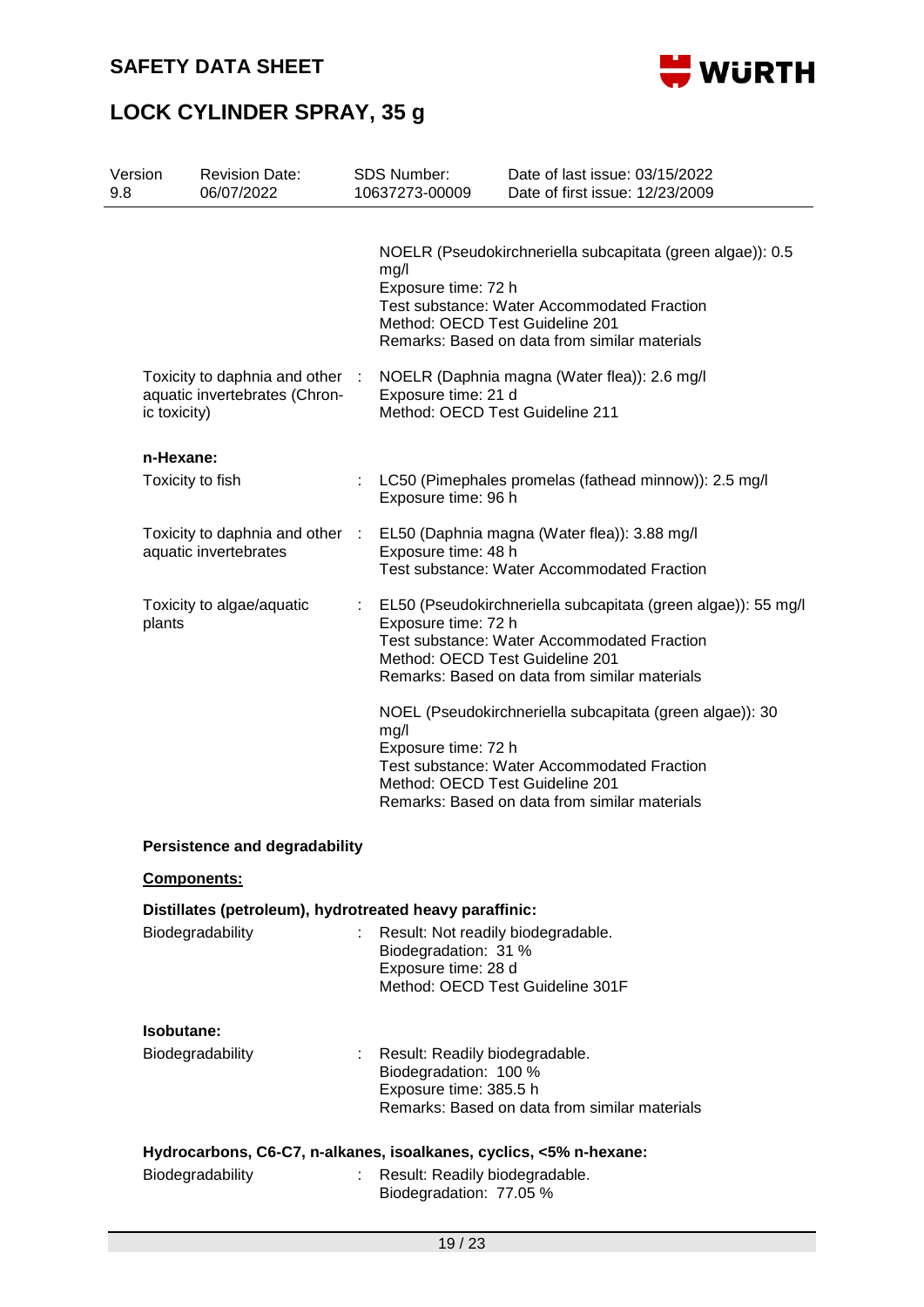

| Version<br>9.8 |                                 | <b>Revision Date:</b><br>06/07/2022                                |   | <b>SDS Number:</b><br>10637273-00009                                              | Date of last issue: 03/15/2022<br>Date of first issue: 12/23/2009                 |
|----------------|---------------------------------|--------------------------------------------------------------------|---|-----------------------------------------------------------------------------------|-----------------------------------------------------------------------------------|
|                |                                 |                                                                    |   | Exposure time: 28 d                                                               | Method: OECD Test Guideline 301F                                                  |
|                | Propane:                        | Biodegradability                                                   |   | Result: Readily biodegradable.<br>Biodegradation: 100 %<br>Exposure time: 385.5 h | Remarks: Based on data from similar materials                                     |
|                | <b>Butane:</b>                  |                                                                    |   |                                                                                   |                                                                                   |
|                |                                 | Biodegradability                                                   |   | Result: Readily biodegradable.<br>Biodegradation: 100 %<br>Exposure time: 385.5 h | Remarks: Based on data from similar materials                                     |
|                | n-Hexane:                       |                                                                    |   |                                                                                   |                                                                                   |
|                |                                 | Biodegradability                                                   |   | Result: Readily biodegradable.                                                    | Method: OECD Test Guideline 301F<br>Remarks: Based on data from similar materials |
|                |                                 | <b>Bioaccumulative potential</b>                                   |   |                                                                                   |                                                                                   |
|                | Components:                     |                                                                    |   |                                                                                   |                                                                                   |
|                | Isobutane:<br>octanol/water     | Partition coefficient: n-                                          | ÷ | log Pow: 2.8                                                                      |                                                                                   |
|                |                                 | Hydrocarbons, C6-C7, n-alkanes, isoalkanes, cyclics, <5% n-hexane: |   |                                                                                   |                                                                                   |
|                | octanol/water                   | Partition coefficient: n-                                          | ÷ | log Pow: 4                                                                        | Remarks: Based on data from similar materials                                     |
|                | <b>Butane:</b><br>octanol/water | Partition coefficient: n-                                          | ÷ | log Pow: 2.31                                                                     |                                                                                   |
|                | n-Hexane:<br>octanol/water      | Partition coefficient: n-                                          | ÷ | log Pow: 4                                                                        |                                                                                   |
|                |                                 | <b>Mobility in soil</b>                                            |   |                                                                                   |                                                                                   |
|                |                                 | No data available                                                  |   |                                                                                   |                                                                                   |
|                |                                 | Other adverse effects<br>No data available                         |   |                                                                                   |                                                                                   |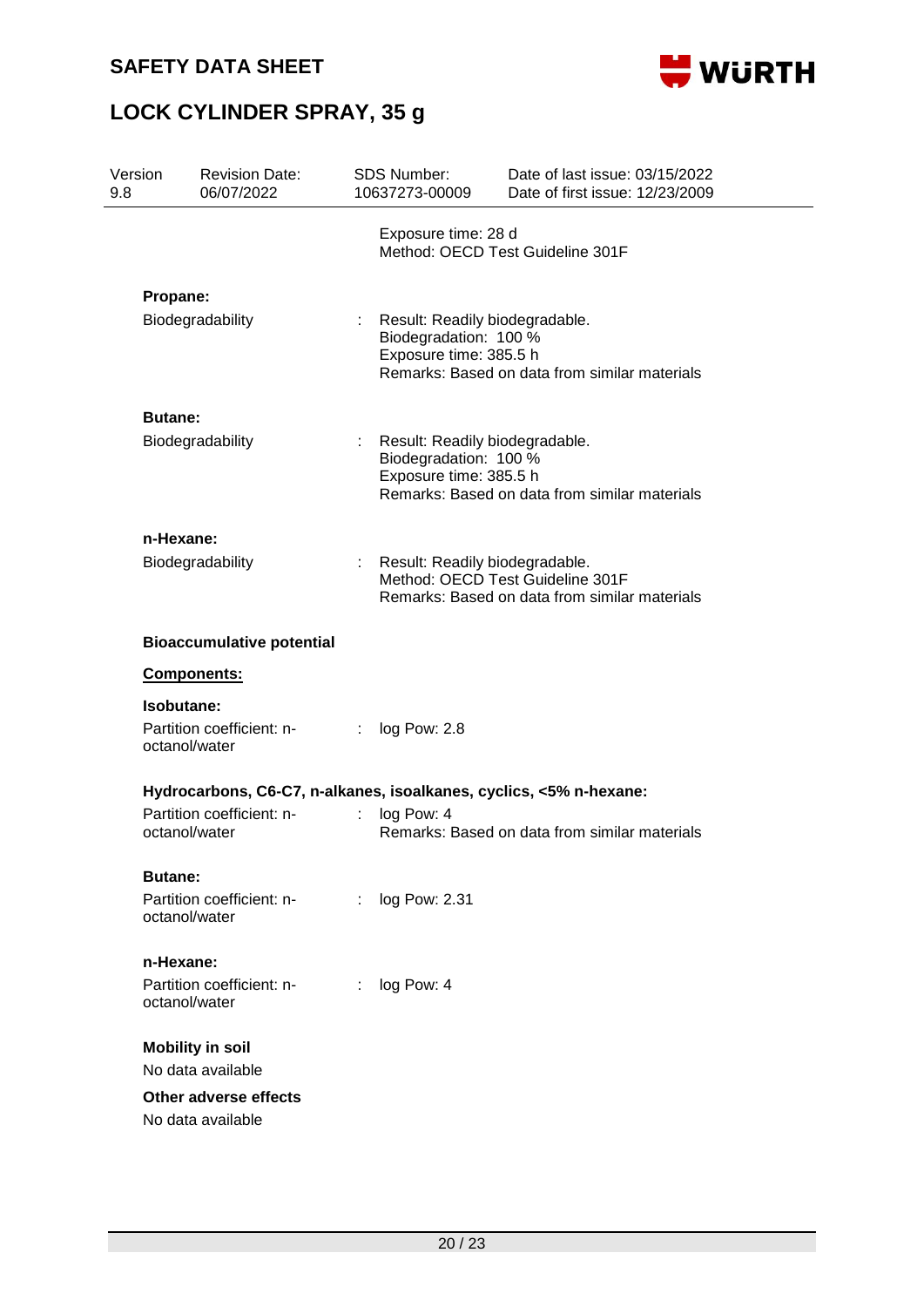



| Version<br>9.8         | <b>Revision Date:</b><br>06/07/2022        | <b>SDS Number:</b><br>10637273-00009 | Date of last issue: 03/15/2022<br>Date of first issue: 12/23/2009                                                                                                                                                                                                                                                                                                                                                                                                                        |
|------------------------|--------------------------------------------|--------------------------------------|------------------------------------------------------------------------------------------------------------------------------------------------------------------------------------------------------------------------------------------------------------------------------------------------------------------------------------------------------------------------------------------------------------------------------------------------------------------------------------------|
|                        | <b>SECTION 13. DISPOSAL CONSIDERATIONS</b> |                                      |                                                                                                                                                                                                                                                                                                                                                                                                                                                                                          |
|                        | Disposal methods<br>Waste from residues    |                                      | Dispose of in accordance with local regulations.                                                                                                                                                                                                                                                                                                                                                                                                                                         |
| Contaminated packaging |                                            | (including propellant)               | Empty containers should be taken to an approved waste<br>handling site for recycling or disposal.<br>Empty containers retain residue and can be dangerous.<br>Do not pressurize, cut, weld, braze, solder, drill, grind, or ex-<br>pose such containers to heat, flame, sparks, or other sources<br>of ignition. They may explode and cause injury and/or death.<br>If not otherwise specified: Dispose of as unused product.<br>Please ensure aerosol cans are sprayed completely empty |

### **SECTION 14. TRANSPORT INFORMATION**

### **International Regulations**

| <b>UNRTDG</b>                           |                                                                          |
|-----------------------------------------|--------------------------------------------------------------------------|
| UN number                               | <b>UN 1950</b>                                                           |
| Proper shipping name                    | : AEROSOLS                                                               |
| Class                                   | 2.1                                                                      |
| Packing group                           | : Not assigned by regulation                                             |
| Labels                                  | 2.1                                                                      |
| <b>IATA-DGR</b>                         |                                                                          |
| UN/ID No.                               | UN 1950                                                                  |
| Proper shipping name                    | : Aerosols, flammable                                                    |
| Class                                   | 2.1                                                                      |
| Packing group                           | Not assigned by regulation                                               |
| Labels                                  | <b>Flammable Gas</b>                                                     |
| Packing instruction (cargo              | 203                                                                      |
| aircraft)                               |                                                                          |
| Packing instruction (passen- :          | 203                                                                      |
| ger aircraft)                           |                                                                          |
| <b>IMDG-Code</b>                        |                                                                          |
| UN number                               | $\therefore$ UN 1950                                                     |
| Proper shipping name                    | : AEROSOLS                                                               |
|                                         |                                                                          |
| Class                                   | : 2.1                                                                    |
| Packing group                           | : Not assigned by regulation                                             |
| Labels                                  | 2.1                                                                      |
| EmS Code                                | : F-D, S-U                                                               |
| Marine pollutant                        | no                                                                       |
|                                         |                                                                          |
|                                         | Transport in bulk according to Annex II of MARPOL 73/78 and the IBC Code |
| Not applicable for product as supplied. |                                                                          |

### **Domestic regulation**

| <b>TDG</b>           |                      |
|----------------------|----------------------|
| UN number            | $\therefore$ UN 1950 |
| Proper shipping name | : AEROSOLS           |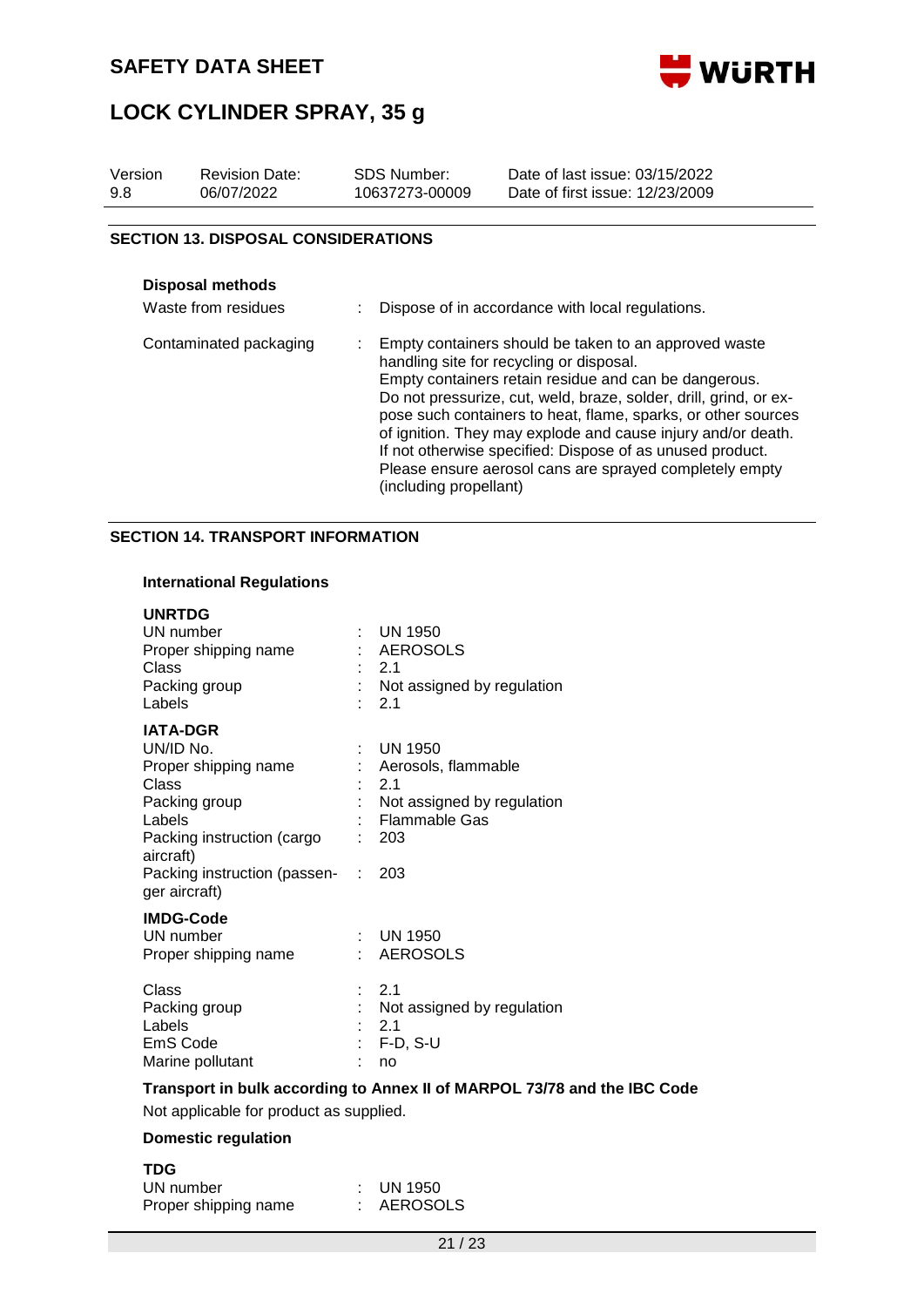

| Version<br>9.8 | <b>Revision Date:</b><br>06/07/2022 | <b>SDS Number:</b><br>10637273-00009  | Date of last issue: 03/15/2022<br>Date of first issue: 12/23/2009 |
|----------------|-------------------------------------|---------------------------------------|-------------------------------------------------------------------|
| Class          |                                     | $\cdot$ 21                            |                                                                   |
| Labels         | Packing group                       | : Not assigned by regulation<br>: 2.1 |                                                                   |
| ERG Code       |                                     | : 126                                 |                                                                   |

#### **Special precautions for user**

Marine pollutant : no

The transport classification(s) provided herein are for informational purposes only, and solely based upon the properties of the unpackaged material as it is described within this Safety Data Sheet. Transportation classifications may vary by mode of transportation, package sizes, and variations in regional or country regulations.

#### **SECTION 15. REGULATORY INFORMATION**

| Volatile organic compounds<br>(VOC) content | CANADIAN ENVIRONMENTAL PROTECTION ACT, 1999 -<br>Guidelines for VOC in Consumer Products<br>VOC content: 47.9 % / 399.5 g/l                                        |
|---------------------------------------------|--------------------------------------------------------------------------------------------------------------------------------------------------------------------|
|                                             | The ingredients of this product are reported in the following inventories:                                                                                         |
| <b>DSL</b>                                  | All chemical substances in this product comply with the CEPA<br>1999 and NSNR and are on or exempt from listing on the<br>Canadian Domestic Substances List (DSL). |

#### **SECTION 16. OTHER INFORMATION**

| <b>Full text of other abbreviations</b> |    |                                                                                                                                                   |  |  |
|-----------------------------------------|----|---------------------------------------------------------------------------------------------------------------------------------------------------|--|--|
| <b>ACGIH</b>                            |    | USA. ACGIH Threshold Limit Values (TLV)                                                                                                           |  |  |
| <b>ACGIH BEI</b>                        |    | ACGIH - Biological Exposure Indices (BEI)                                                                                                         |  |  |
| CA AB OEL                               |    | Canada. Alberta, Occupational Health and Safety Code (table<br>$2:$ OEL)                                                                          |  |  |
| CA BC OEL                               |    | Canada, British Columbia OEL                                                                                                                      |  |  |
| CA QC OEL                               |    | Québec. Regulation respecting occupational health and safe-<br>ty, Schedule 1, Part 1: Permissible exposure values for air-<br>borne contaminants |  |  |
| ACGIH / TWA                             |    | 8-hour, time-weighted average                                                                                                                     |  |  |
| ACGIH / STEL                            |    | Short-term exposure limit                                                                                                                         |  |  |
| CA AB OEL / TWA                         |    | 8-hour Occupational exposure limit                                                                                                                |  |  |
| CA AB OEL / STEL                        |    | 15-minute occupational exposure limit                                                                                                             |  |  |
| CA BC OEL / TWA                         |    | 8-hour time weighted average                                                                                                                      |  |  |
| CA QC OEL / TWAEV                       | t. | Time-weighted average exposure value                                                                                                              |  |  |
| CA QC OEL / STEV                        |    | Short-term exposure value                                                                                                                         |  |  |

AIIC - Australian Inventory of Industrial Chemicals; ANTT - National Agency for Transport by Land of Brazil; ASTM - American Society for the Testing of Materials; bw - Body weight; CMR - Carcinogen, Mutagen or Reproductive Toxicant; DIN - Standard of the German Institute for Standardisation; DSL - Domestic Substances List (Canada); ECx - Concentration associated with x% response; ELx - Loading rate associated with x% response; EmS - Emergency Schedule; ENCS - Existing and New Chemical Substances (Japan); ErCx - Concentration associated with x% growth rate response; ERG - Emergency Response Guide; GHS - Globally Harmonized System; GLP - Good Laboratory Practice; IARC - International Agency for Research on Cancer; IATA - International Air Transport Association; IBC - International Code for the Construction and